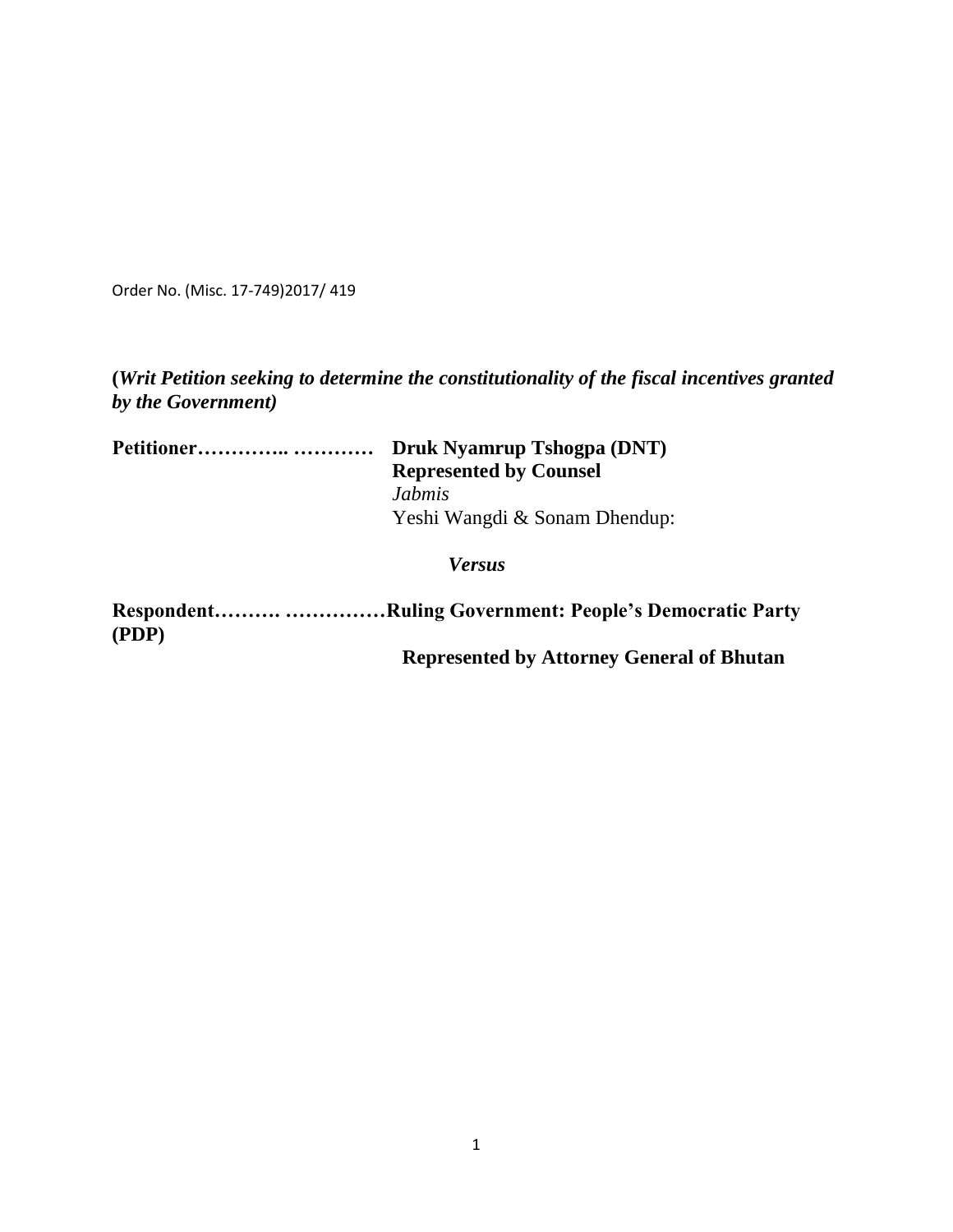# **Preliminary Order:**

Presided over by the Hon'ble Acting Chief Justice Sangay Khandu, Justice Lungten Dubgyur, Justice Tshering Namgyel, Justice Duba Dukpa, Justice Kinley Dorji, Justice Pema Wangchuk and Justice Pema Rinzin.

## **1. Brief Facts:**

The Petitioner, **Druk Nyamrup Tshogpa (DNT)** a registered political party has moved the Royal Court of Justice, High Court of Bhutan by way of writ petition and it jurisdictional competence citing the provision of the Constitution and other laws. The Petitioner primarily seeks an order of constitutional Writ to declare the action of Ruling Government *ultra virus*, in granting fiscal incentives in the form of tax holiday to some of the selective businesses in violation of Article 14, Section 1 and thereby posing burden on the consolidated fund under Article 14, Section 3 of the Constitution.

The matter was registered before the Court by way of Miscellaneous Registry No. 749, dated 18.08.2017. The show cause order was issued to the Respondent through the Office of Attorney General as per section 80 of the Civil and Criminal Procedure Code (hereinafter CCPC) to appear before the Court on 25.09.2017. The Respondent was granted leave to submit a written response to the Court on 25.10.2017 as to why a Writ petition filed and sought by Petitioner should not be granted notwithstanding other incidental issues raised by the Petitioner. The Hearing was conducted by the Larger Bench in accordance with sections 81 and 81.1 of CCPC.

## **2. Submission of the Parties**

## **2.1For the Petitioner:**

### **"MAY IT PLEASE THIS HON'BLE HIGH COURT**,

Most humbly, Druk Namrup Tshogpa begs to submit petition before this Hon'ble High Court as hereunder;

### **(Part I)**

### **Brief Back ground of the case, Jurisdiction and Locus Standi**

### **Brief preface of the case**

We beg to submit that as per Article 14(1) of the Constitution, it unambiguously provides that, *"Taxes, fees and other forms of levies shall not be imposed or altered except by law".* The term except by law is a guiding principle wherein the government power is restricted and cannot arbitrarily impose or alter the tax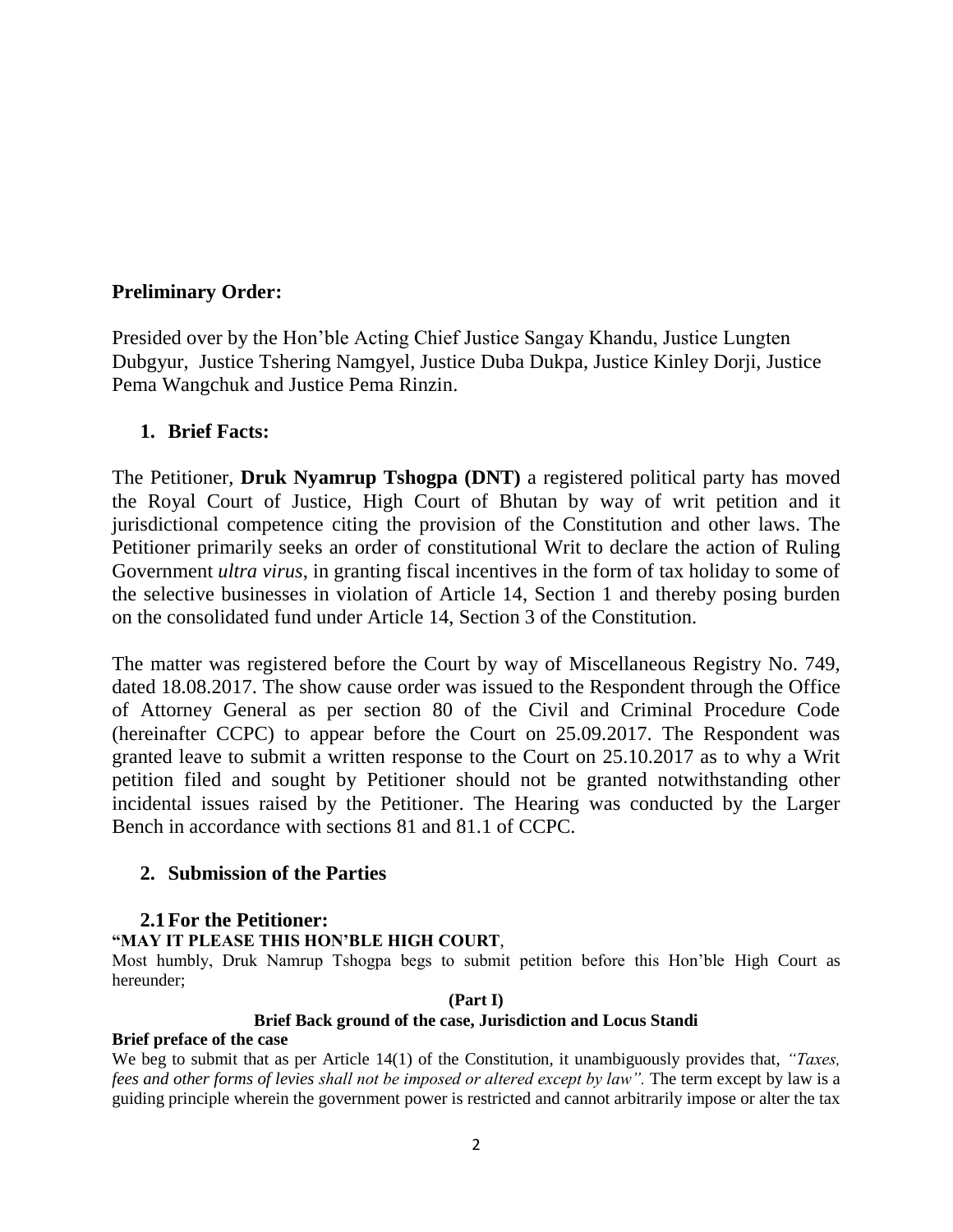and can only act in accordance with law. It is as a consequence of this constitutional principle that such law as the Public Finance (amendment) Act, 2012 was enacted by Parliament.

However, the present government has discriminately granted Fiscal Incentive to some business entities and others thereby violating the above Article of the Constitution and the Public Finance (amendment) Act, 2012. We submit that it is a clear violation of the above cited Article of the Constitution since the Public Finance (Amendment) Act, 2012 under section 46A clearly provides that, "*if any matter pertaining to the imposition or increase of any tax or abolition, reduction or remission of any existing tax, it should be construed as Money Bill or Financial Bill".* When that matter falls under the ambits of Money Bill or Financial Bill, it is mandatory as per Rule of Procedures of National Assembly and section 46B of the Public Finance (Amendment) Act, 2012 to realize the parliamentary process which is not the case in the present issue.

#### **Jurisdiction**

We beg to submit that in accordance with Article 7(23) and Article 21(18) of the Constitution, every person has the rights to approach the Courts in matter arising out of the Constitution and others laws. In consonance with the above two Articles of the Constitution, we humbly submit that the Hon'ble High Court and Most Hon'ble Supreme Court are only two Courts of competent jurisdiction and are provided with the exclusive jurisdiction to accept and try the Constitutional cases. In doing so, the two courts are empowered to issue such declarations, orders, direction or writs as may be appropriate in the circumstances of each case as per Article 21(10) of the Constitution. Hence, the DNT, with most humbly begs to file petition praying for issuance of writ to remedy the constitutional rights as provided in our supreme law.

### **Locus Standi**

1. We beg to submit that in accordance with Article 21(18) of the Constitution, *every person has the right to approach the Courts in matter arising out of the Constitution and other laws*. While the terms, "every person" in agreement with the universally accepted legal definition, it is understood as Natural person and Juristic person. Hence, we submit that Druk Nyamrup Tshogpa as a registered political Party under section 140 of the election Act of Bhutan, 2008 and with hundreds of members and the support of many thousands more, it is a Juristic Person in the eyes of law.

DNT as a legally qualified entity, we submit that the alteration of tax by the present Government unambiguously tantamount to deliberate breach of Article 14(1) of our Constitution and for this reason, it is undoubtedly within the ambit of matter arising out of the constitution. Hence, there isn't any question as to *Locus Standi* in the present issue*.*

We submit that the present Government has not only violated Article 14(1) of the Constitution but also other law time being in force as well. The other law herein has reference to section 46A of the Public Finance (amendment) Act, 2012 in particular which exhaustively defines what is Money or Financial Bill. We submit that granting of Fiscal Incentives by the present government has direct impact on tax and with this very fact; we have every reason to believe that Fiscal incentive granted by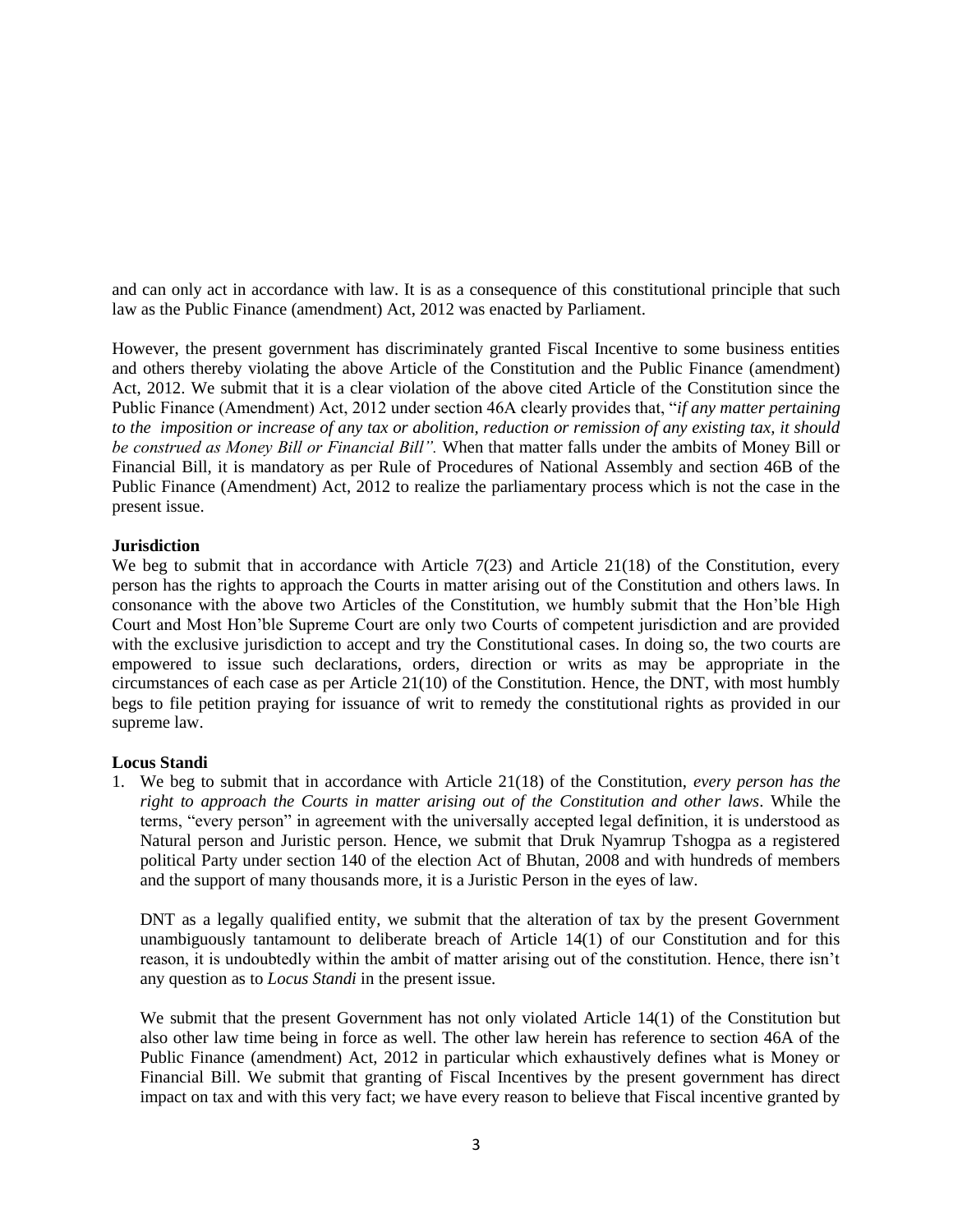the present government must be considered as Money bill. Hence it provides every reason for the present government to realize the parliamentary process which is *sine qua non* in the present controversy. However, the present government's deaf ear to observe the parliamentary process despite outcry in the media has aggrieved DNT and larger section of the society; we are left with no other alternative than to pray this Hon'ble High Court to issue writs as per Article 21(10) of the Constitution.

- 2. That the DNT, with the very intent to attend the sacred responsibility placed to all the registered political parties under Article 15(1) of the Constitution (The Supreme law of Nation) and for the welfare of the good governance, we begs to submit petition against the Government for constitutional breach and other laws. We submit that the above Article clearly imposes duty and sacred responsibility to all Political Parties in ensuring that national interest prevails over all other interest and also ensure good governance. The DNT in order to discharge this sacred responsibilities so imposed as a registered political party by the Constitution and to ensure public trust and confidence hereby file petition before this Hon'ble High Court.
- 3. We beg to submit that DNT has unquestionably fulfilled all the requisite criteria set in the Civil and Criminal Procedure Code of Bhutan under section 31.2. To this, there is concrete case or controversy since the Government has violated the section 46A of the Public Finance (amendment) Act 2012 and Article 14(1) of our Constitution. The alteration of tax by the present Government unambiguously tantamount to blatant breach of Article 14(1) of our Constitution and it is undoubtedly within the ambit of matter arising out of the constitution contributing to concrete case of controversy under section 31.2 of the civil and criminal procedure code of Bhutan, 2001.

By unconstitutionally granting remission and making reduction of taxes, we contend that the Government cannot ensure that the cost of recurrent expenditure is met from internal resources of the country as enshrined in the Article 14(6) of our Constitution, as the tax being one of the most guaranteed internal resources of our nation. It is not only DNT and its members but the larger section of our society has been aggrieved and injured by this unconstitutionally granting remission and making reduction of tax. By unconstitutionally granting remission (under the guise of fiscal incentives) by the present government, it has cost the national exchequer, millions of Ngultrums which otherwise would have been accumulated in our Consolidated Fund. This money would have gone towards improving health, education, provision of water and other such public services. While a few have been enriched, the large majority of us have been denied with critical funds that could have gone towards our nation's development. To conclude, the very breach of the Supreme Law of the nation is injury in itself and there will be no greater injury than this. Hence, Druk Nyamrup Tshogpa begs to file the petition under section 116 of the Civil and Criminal Procedure Code of Bhutan seeking writ under Article 21(10) of our Constitution.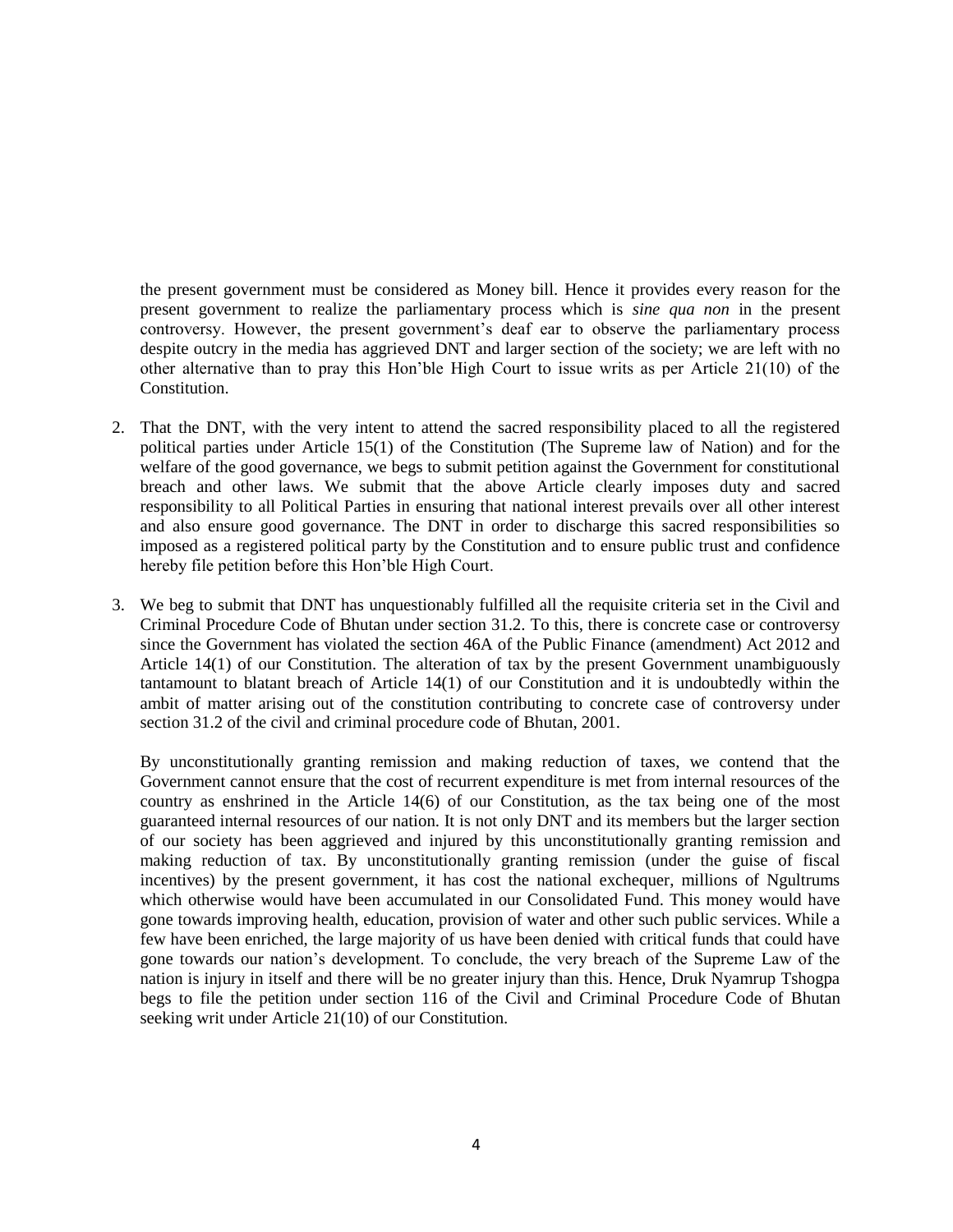### **Part II Brief Back ground of the case**

We begs to submit that the present Government on 08/05/2017 has submitted Fiscal Incentive Policy before the Parliament merely as report, not as Money Bill or Financial Bill for granting incentive to few selective business entities and others. Although, the people have supposedly presumed that the act of the Government is within the purview of the laws, however, the DNT on several occasions has raised the objection and vehemently contended that it is against the provision of our constitution and other laws for the time being in force. But, the government negligently defended its act stating that it is within the purview of the law.

We submit that as per the Article 1(9) of our Constitution, the Constitution is the Supreme law of our nation and; article 14(1) state that the taxes, fees and other forms of levies shall not be imposed or altered except by law. Further the Public Finance Act (amendment) Act, 2012 under section 46A provides that if any matter deals with imposition or increase of any tax or abolition, reduction or remission of any existing tax, it should be construed as Money Bill or Financial Bill. However, the present government has not adhered to the due process as enunciated in the Public Finance Act and has miserably failed to submit before the parliament as money bill; thereby violating the sacred provisions of our Constitution and other laws. By unconstitutionally granting remission of taxes (under the guise of fiscal incentives), it has cost consolidated fund and the national exchequer, millions of Ngultrums which otherwise would have been accumulated in our Consolidated Fund. This money would have gone towards improving health, education, provision of water and other such public services. While a few have been enriched by this discriminatory taxation policy, the large majority of us have been denied with critical funds that could have gone towards our nation's development. The present government cannot ensure that the cost of recurrent expenditure is met from internal resources of the country as per Article 14(6) of our Constitution being tax one of the most guaranteed internal resources of our nation. If the Government of the day, through its presumed prerogative, evades the parliamentary process by granting such unlawful incentive, there is an imminent risk that such tax related money is never reached into the consolidated fund in near future and the parliamentary process of appropriation of such fund is undermined *ipso facto*.

### **Part III Question of Law and Fact**

#### **Question of Law**

We beg to submit that the present Government, after having been elected with much public faith and confidence, the Government is bound to abide by the Constitution and other laws of country passed by the Parliament. However, the Government has blatantly violated the provision of the Constitution and other laws time being in force by granting Tax Holiday to a few business entities in the nomenclature of Fiscal Incentives. Hence the following question of law has arisen to this effect;

1) Article 14 section (1) of the Constitution of Bhutan demonstrably provides that the "*Taxes, fees and other forms of levies shall not be imposed or altered except by law"* – *For the purpose of the impugned issue, the Public Finance (Amendment) Act, 2012 can be understood as the other law proclaimed in the above section.* In blatant contravention to this divine Article, the Government has bypassed the Parliamentary process to alter the taxes by granting tax holiday ranging from 5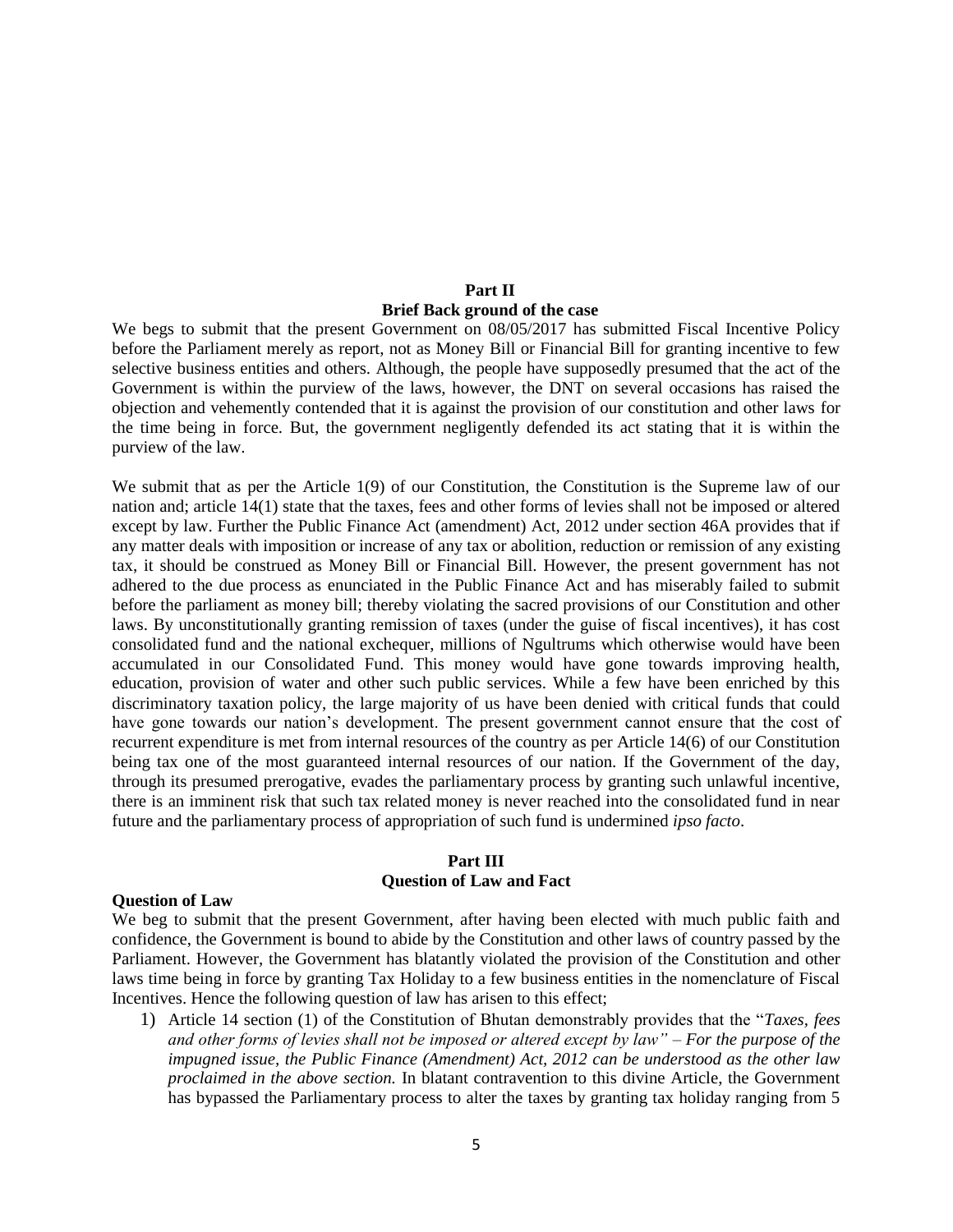years to 15 years in the guise of fiscal incentive to a few business entities like small scale business, education and skills institute, and private clinics.

- *2)* That the Government has categorically violated section 46A of the Public Finance (Amendment) Act, 2012 wherein the Money Bills and Financial Bills are defined. The Section states that *"A money or Financial Bill is a Bill which contains only provisions dealing with all or any of the following matters"*
	- *(a) Imposition or increase of any tax or abolition, reduction or remission of any existing tax.*
	- *(b) Government spending that is, appropriation or payment of moneys out of the Consolidated Fund;*

*If any question arises whether a bill is a Money Bill or not, the decision of the Speaker thereon shall be final".* Hence, the Government has granted tax remission through the nomenclature of Fiscal Incentive wherein there is actual remission of tax. According to the above section, such Bills should be passed as Money or Financial Bill instead of mere submission of report on Fiscal Incentive thereby violating the prevailing law.

- 3) It is very much explicable that the contradictory provisions of the Bhutan Sales tax, customs and excise (Amendment) Act, 2012 were amended to this effect and maintained to follow the legislative process to impose or alter the taxes in compliance with the Bhutan Public Finance (Amendment) Act, 2012. According to which the any matter pertaining to the Imposition or increase of any tax or abolition, reduction or remission of any existing tax shall be considered as Money or Financial Bill against which the Government has incontrovertibly acted upon to grant tax holiday to few business houses.
- 4) Previously, in the case of Government v. Opposition, vide Judgment No. SC(HUNG-11-1) dated  $24<sup>th</sup>$  February, 2011, in 3<sup>rd</sup> Paragraph, stated that,

*"Under no circumstances the authority to impose or alter taxes may be delegated to the Executive. The alleged authority to impose or alter indirect taxes has no legal basis under the Constitution. Therefore, the imposition or alteration of taxes must comply with the legislative process for making laws at all times as provided under Sections 234 - 238 of the National Assembly Act 2008. Moreover, the Bill relating to imposition or alteration of tax shall come into force on the day the Bill is introduced in Parliament".*

With which it can be vividly construed that the remission of taxes shall be deemed as alteration of the taxes. Furthermore, the alteration of taxes has been implemented discriminately among the fellow Bhutanese as they granted the tax holiday to only few business entities thereby defeating the very essence of progressive taxation.

Although, the general policy of Fiscal Incentive is a plausible development policy yet we deplore the same for the noncompliance of the Legislative Process. To grant tax remission to any entity, as such, shall be passed as Money or Financial Bill by the Parliament. The Government, in granting remission of tax in the guise of Fiscal Incentive, has viciously negated the sanctity of our sacred Constitution.

5) Section 4.2, Chapter 3, Part I, 6.1 Chapter 4, Part II and 4.1 Chapter 3, Part III of the Sales Tax, Customs and Excise Act 2000 and a part of Section 21 of the Public Finance Act 2007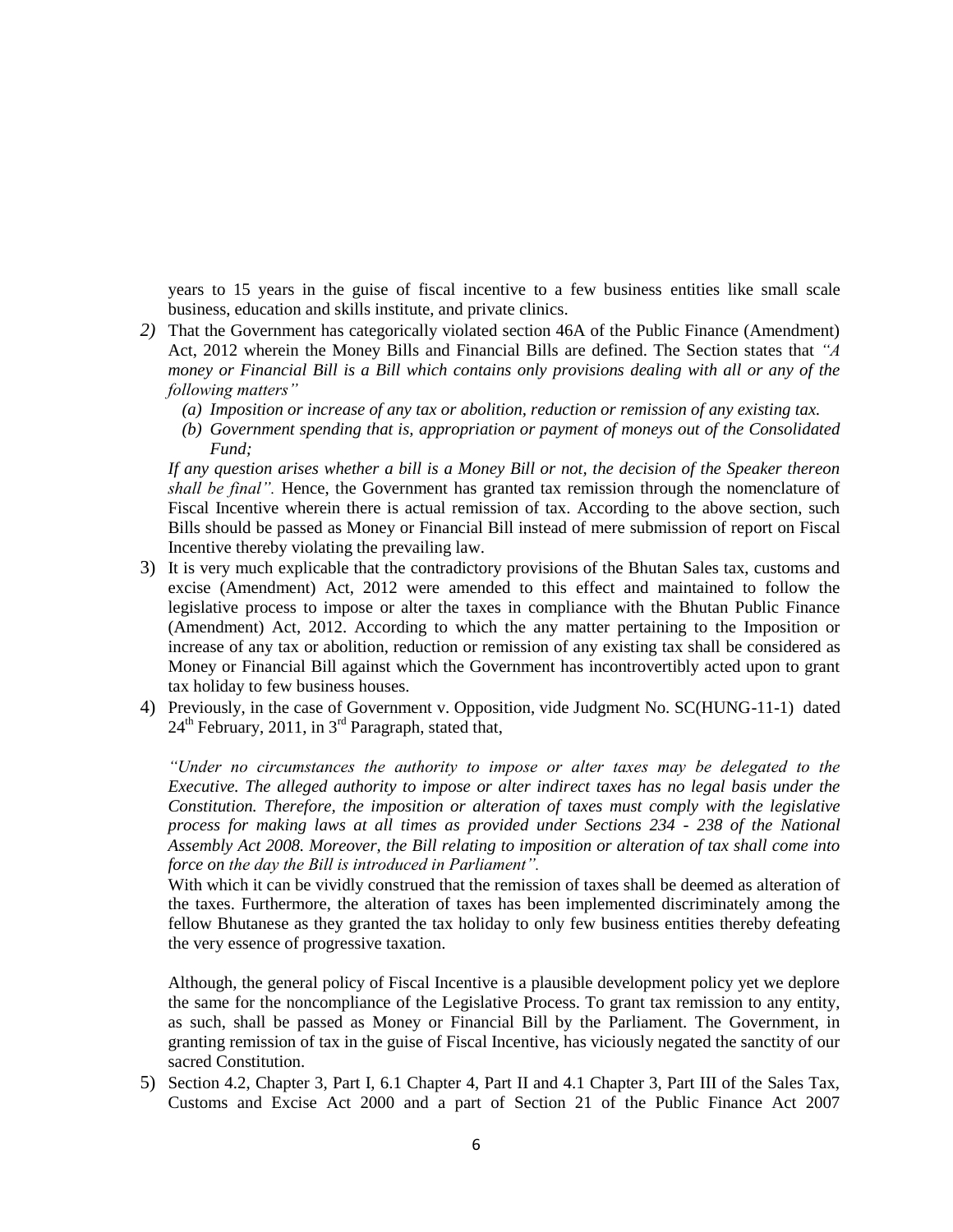perpetuating the rights, privileges, and powers prior to the enactment of law is inconsistent with Section 1 Article 14 of the Constitution. Therefore, the provisions of the Sales Tax, Customs and Excise Act 2000 quoted by the Government in media are *ultra-vires* the constitutional provisions related to the subject matter. The doctrine of eclipse and severability enshrined under Section 10 Article 1 of the Constitution, states that:

*"All laws in force in the territory of Bhutan at the time of adopting this Constitution shall continue until altered, repealed or amended by Parliament. However, the provisions of any law,*  whether made before or after the coming into force of this Constitution, which are inconsistent *with this Constitution, shall be null and void".* 

Hence, the provisions of the Sales Tax, Customs and Excise Act 2000 are to be deemed null and void as it is inconsistent with the provisions of the Constitution and Section 46A of the Bhutan Public Finance (Amendment) Act, 2012.

Furthermore, in accordance to the Judgement para 6.5 of the *In Re* Government v. Opposition case, it is stated that, "Constitutionalism is an anti-thesis to autocracy. Therefore, the Constitution has different centers of power under vertical, horizontal and intra check and balance ensured through separation of power. The Constitution has carefully crafted the checks and balance inherent to constitutionalism. It prevents power from being concentrated in too few hands, which could result in an autocratic and dictatorial government". For which, we have repost much of our trust and faith in the interpretation ordained from the Apex Court of Bhutan pertaining to the check and balance motive ensuring though proper separation of Power.

#### **Question of Facts**

- 1. We beg to submit that granting remission of tax by the present Government in the guise of fiscal incentive, people at large are confounded by this move. All the taxes, fees and other forms of levies though clearly fall under the direct definition of Money or Financial Bill as per the relevant provisions of the laws though, the present government has presumed otherwise. We contend that when any matter falls under the definition of Money or Financial Bill, it is mandatory to route through parliamentary process for its adoption. However, the present government has arbitrarily bypassed the parliamentary procedure by granting fiscal incentive. Further, if the power to decide as to the question whether it is money bill or financial bill, the decision to this effect is retained with the speaker of the National Assembly without any check from other members of parliament, it provides gateway to breach Constitutional provision as well many other provision of the laws time being in force.
- 2. We beg to submit that the Fiscal Incentive Policy can be primarily segregated into two heads i.e, tax related and non tax related fiscal incentive. We humbly acknowledge that the Fiscal incentive a policy is initiated for the economic development of the nation at large and apparently seems to be prerogative of the government of the day. However, if we make close scrutiny of the policy in question, it has direct impact on tax. Hence, parliamentary process is *sine qua non*. If the power to grant fiscal incentive is retained with the government without having to discuss it in the parliament as Money or Financial Bill, such autocratic decision pertaining to incentive will no doubt cost the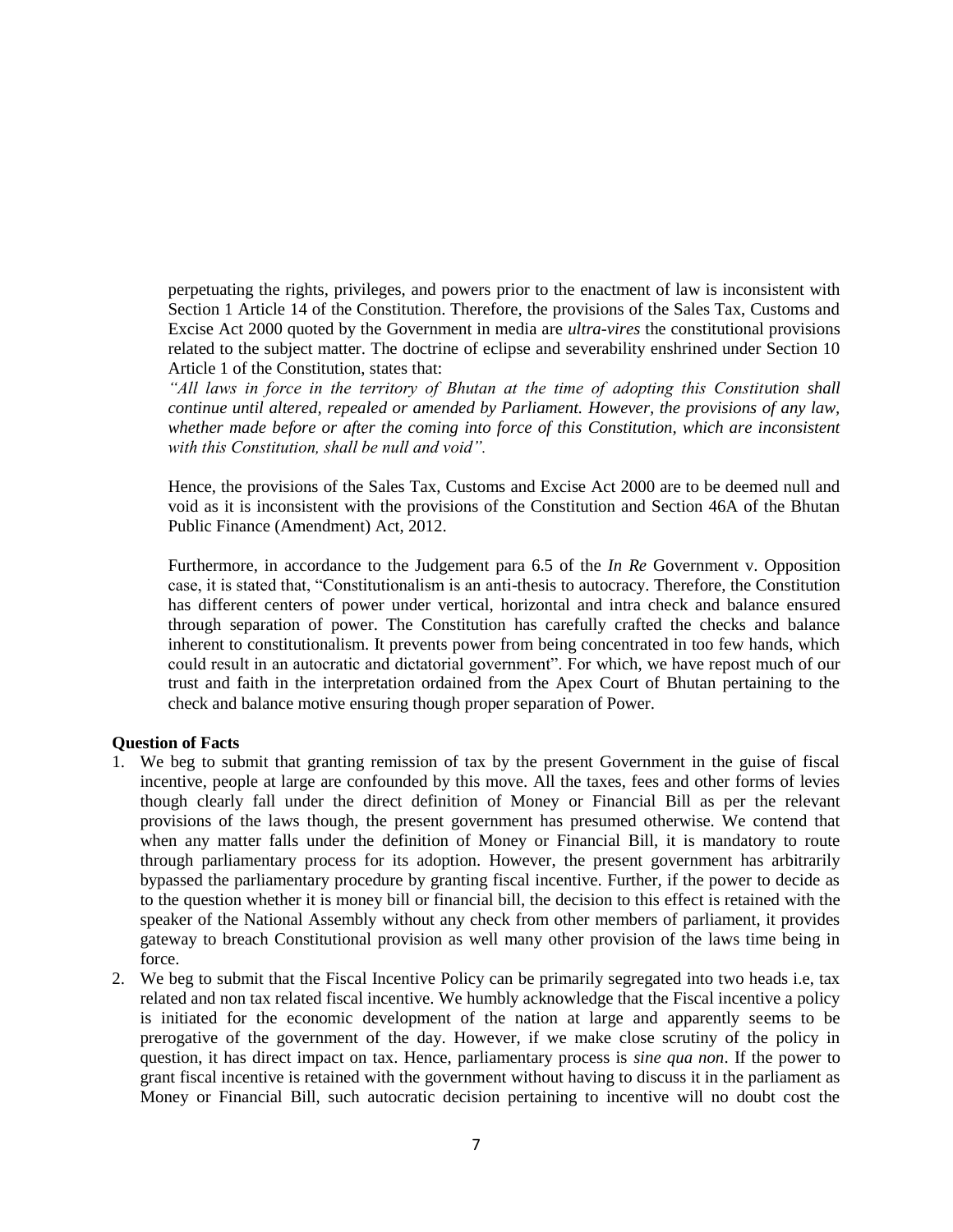consolidated fund. There is also imminent risk that the government of the day, for the purpose of political mileage may accord their whims and fancy and may grant such incentive obliterating the very principle of the democracy.

- 3. We also would to like submit that the previous government in the year 2010 and 2013 has granted fiscal incentive to some business entities amounting to Nu. 7,000,000,000/- (seven billion) and 42,360,000/-(forty two million thirty six hundred thousand) respectively. This move unquestionably affects to ensure the cost of recurrent expenditure being met from internal resources of the country as enshrined in our Constitution. Such move by government will undoubtedly contribute in breaching Article 14(3) of the Constitution which provides that the public money shall not be drawn from the consolidated fund except through appropriation in accordance with the law. The other law in this issue being the Public Finance (amendment) Act, 2012, the government hasn't considered adhering to those legitimate provisions.
- 4. We also beg to submit that the fiscal incentive that has direct impact on tax must in accordance with the provision of the Constitution and other laws have to realize the parliamentary process for its adoption. Any taxes so imposed or collected should be deposited into the consolidated fund and must be drawn through the only process of appropriation after seeking approval from the parliament. However, the present government without the prior approval from the parliament waived off or granted to remission to some business entities. This move by the present government unquestionably amounts to breach of procedure laid down in the Constitution as to how the consolidated fund must be appropriated and be withdrawn therefrom.

### **Part IV**

#### **Conclusion**

Our country has transcended to Democratic Constitution Monarchy and she has become exemplary country enriched with Gross National Happiness in the eyes of the political world. If the Government fails to comply with the law and the opposition fails to oppose the same, it is the responsibility of the political party to infuse certain check and balance to prevent such noncompliance. The check and balance in the democratic process prevents power from being concentrated in too few hands, which could result in an autocratic and dictatorial government. Therefore, in accordance to section 10 of Article 21 of the Constitution of the kingdom of Bhutan, we beseech before the most Illustrious High Court of Bhutan to kindly issue writ of Mandamus Ordering the impugned Government to follow the legislative process to increase, decrease, remit and change the Tax.

### **Part V**

#### **Prayers**

Most humbly, the Druk Nyamrup Tshokpa, would like to submit the following prayers before Hon'ble Justices for the magnanimous writ order;

1) The Government, countenancing tax remission to a few selective business houses, has palpably breached Article 13 and Article 14 Section 1 of the Constitution, the Supreme Law of Bhutan; and Section 46A of the Bhutan Public Finance (Amendment) Act, 2012. Accordingly, the tax remission granted by the government shall be deemed ultra vires the Constitution and the prevailing laws of the Country whatsoever the nomenclature may be proclaimed thereof. Hence, we are reduced to submit our prayers to order the impugned Government to lawfully realize the moneys, remitted unlawfully, in the Consolidated Fund.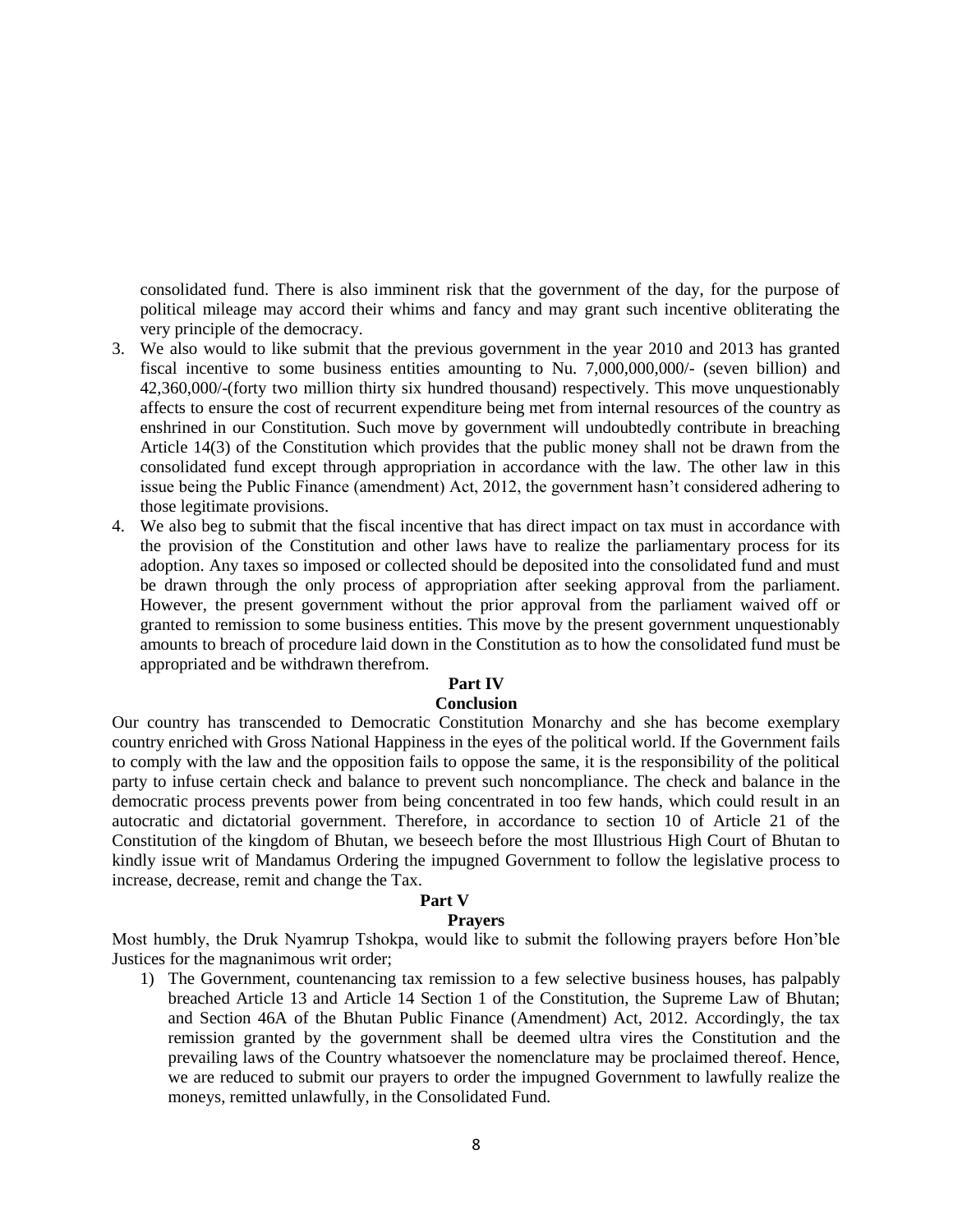- 2) We are further reduced to pray before the Constitutional Bench of the Hon'ble HJigh Court to render Benevolent Writ Order, in accordance to Article 21 Section 10 of the Constitution of Bhutan, for the Government to consider the matters pertaining to the remission and/or alteration of the tax(es) to be deemed as Money or Financial Bill and; forthwith, uphold the provisions of Article 13 of the Constitution of Bhutan and strictly follow the rules of procedures to enact the Money or Financial Bill in accordance with the National Assembly Act, 2008.
- 3) Such order or orders as the Hon'ble Court may deem fit and necessary to uphold the Constitutionalism in the face of Governmental dealings.

On this  $18<sup>th</sup>$  August, 2017 corresponding to the twenty sixth day of sixth month of the female fire Bird year of the Lunar Calendar.

Most respectfully submitted by:"

## **2.2 For the Respondent:**

### **"MAY IT PLEASE THIS HONOURABLE COURT,**

The Office of the Attorney General, acting for and on behalf of the Government of Bhutan ("Government"), would like to submit its grounds for the immediate dismissal of the petition filed before this Honourable Court by a registered political party, the Druk Nyamrup Tshogpa ("Petitioner"), on 18<sup>th</sup> of August 2017 as follows:

#### **1. The subject matter of the impugned petition is a** *sub judice* **matter.**

The subject matter of the impugned petition filed is *sub judice* under Article 21(8) of the Constitution for the following reasons:

(a) Your Honourable Justices, pursuant to the National Assembly's resolution at its  $9<sup>th</sup>$  Session of the Parliament (Annexed hereto as "**Exhibit I**"), the Government has petitioned His Majesty the Druk Gyalpo, vide petition dated  $16<sup>th</sup>$  of August 2017 (Annexed hereto as "**Exhibit II**"), for consideration to invoke Article 21(8) of the Constitution to obtain opinion of the Supreme Court on the issues of fiscal incentives granted till May 2017 by both the present and previous governments. Thus effectively rendering the subject matter *sub judice* so far as due process of law is concerned.

The Article 21(8) of the Constitution provides constitutional means to resolve legal matters of public importance through non-litigious means. It provides:

*"Where a question of law or fact is of such a nature and of such public importance that it is expedient to obtain the opinion of the Supreme Court, the Druk Gyalpo may refer the question to the Supreme Court for its consideration, which shall hear the reference and submit its opinion to Him."*

In keeping with the above cited Article, Section 18 of the Civil and Criminal Procedure Code, 2001 ("CCPC") provides on the exclusive advisory jurisdiction of the Supreme Court on the matters referred to it for its opinion. Hence the original jurisdiction of the High Court stands in abeyance when the same subject matter is in pendency or under motion before the Supreme Court.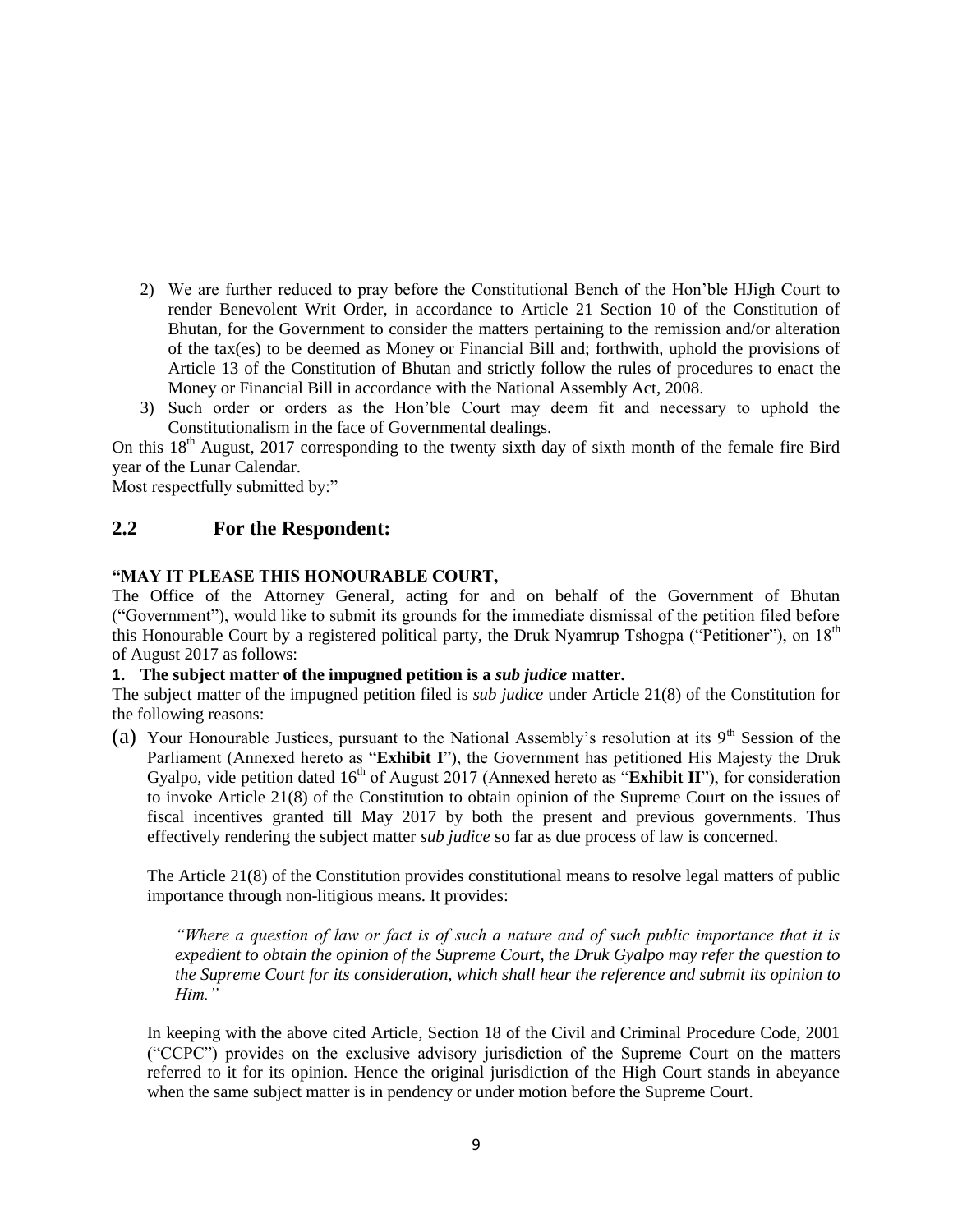Whether acted with or without the knowledge of the Government's motioned petition, the Petitioner has raised before this Honourable Court the same subject matter which is already a *sub judice* matter. Further, in a democratic polity, it is important to adhere to the constitutional means to resolve democratic issues which the impugned petition has disregarded by bypassing that democratic recourse provided by the cited Article of the Constitution.

(b)The supremacy of law under Sections 9, 10 and 11 of Article 1 and the appellate chain of courts under Sections 2, 3 and 7 of Article 21 of the Constitution are integral elements for the purpose of determining the pending petition for its dismissal.

It is therefore not only inappropriate for the Honourable High Court to admit and maintain the impugned petition but it also must contemplate on itself contravening the very due course enshrined under Article 21(8) of the Constitution that has been already motioned by the government before the impugned petition was filed.

The subject matter of the impugned petition being incontrovertibly a *sub judice* matter, the same petition must therefore be dismissed in its entirety, at once.

#### **2. Petitioner has no** *locus standi* **to file the present suit.**

Your Honourable Justices, the Respondent submits that the Petitioner has no *locus standi* to file the impugned petition before this Honourable Court for the following reasons:

(a) Article 21(18) of the Constitution vests in every person the right to approach courts in the matter arising out of the Constitution or other laws. However, that right is subject to Article 7(23) of the Constitution which provides that "*a person can approach a court of law subject to the procedure established by law*." Hence, accordingly, Section 31.2 of the CCPC prescribes procedural precondition for a person to have "*legal standing*" to file a petition which must "*involve a concrete case or controversy*". If the petition is a class action suit under Section 149 of CCPC, there must be a large number of individuals whose interests are closely related, and the petitioner not only has to represent interest of those members but must also be aggrieved or be an injured member of that class of people. It is thus critically relevant for the Honourable Court to consider whether the petitioner or the class of people the petitioner purports to represent have, in fact, suffered from any nature of injury caused by the fiscal incentives granted thus far by different governments.

In granting a fiscal incentive, there is a positive action targeted to lift certain tax burden from the general populace which is diametrically opposed to the burden of tax imposition. Further, injury must result from violation of legal rights for which law provides remedies and the petitioner being a juristic person in the eyes of law is incapable of being *directly* affected by the act of respondent nor does the petitioner represents large number of aggrieved individuals.

Hence, besides preposterous assumption of possible future misuse of fiscal incentive granting powers of the government, the impugned petition has nothing more to substantiate on that critical requirement as the petitioner neither establishes the fact of itself having directly suffered from any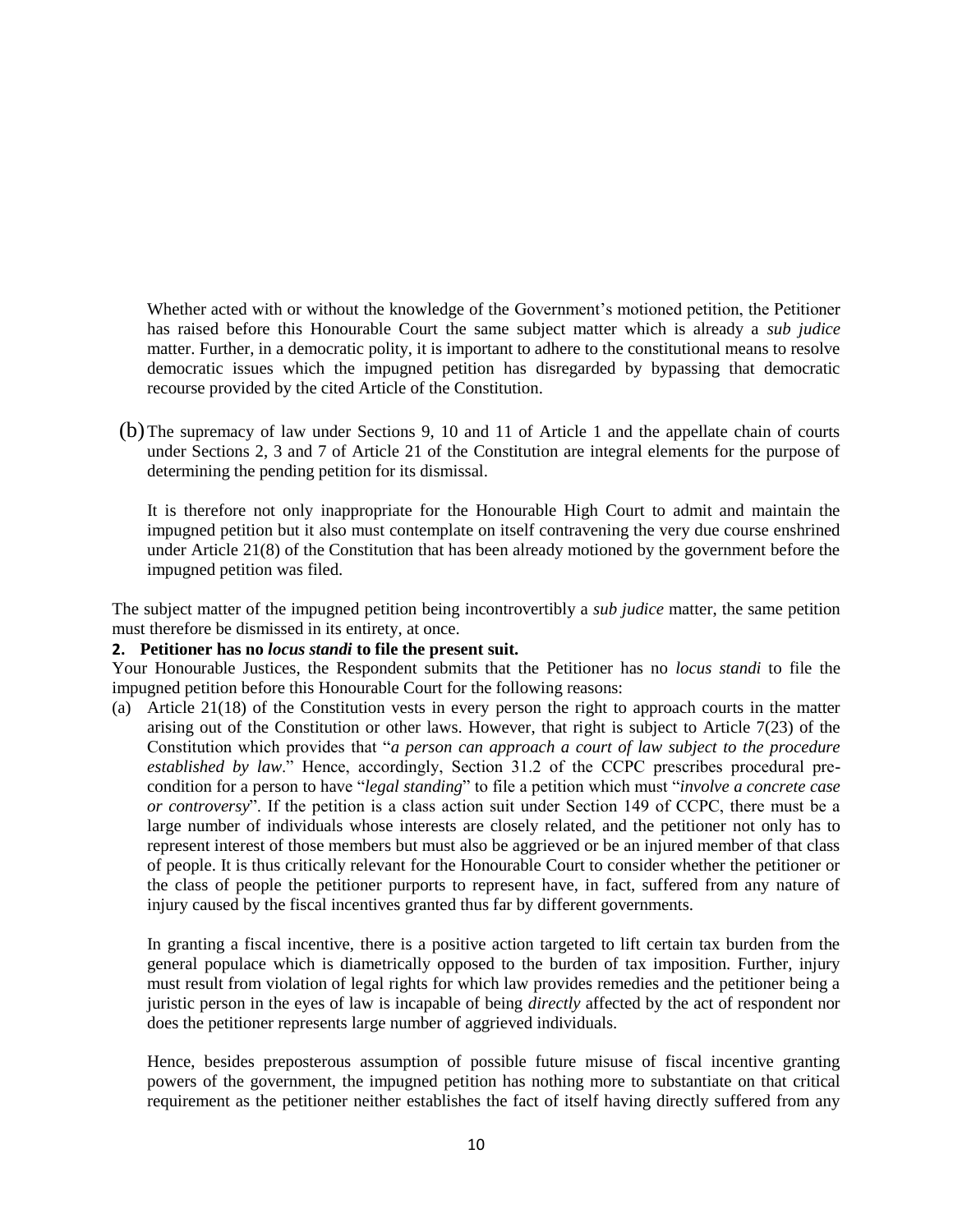injury nor being member of a class of people having suffered injury there-from. In effect, the petitioner appears to represent a fictitious class of its own making without any member thereof to legitimize its legal standing as required under Sections 31.2 and 149 of CCPC. Therefore, the petitioner is neither a victim of direct injury nor represents a class of injured members having merits to claim the legal remedies as required by law.

(b) The petitioner cannot invoke Article 15(1) of the Constitution for its *locus standi* as the intent of that Article is to require political parties to "*keep in mind the national interests, take into account the values and aspiration of the people in formulating their policies for responsible and good governance*." After formation of Parliament, it is both the duty and prerogative of the Opposition in the House, under Article 18 of the Constitution, to "*critique and scrutinize the laws and policies of the ruling government in developing, defining and presenting alternative measures*." The Supreme Court *in re Government vs. Opposition* ruled on the legal standing of the Opposition Party as legitimate and in keeping with its institutional role as provided under Article 18(1). Hence, the petitioner cannot scheme to replicate or usurp functions of the Opposition Party as only the ruling and opposition parties enjoy the legitimacy of being charged with answerable duty to the people by the Constitution. Further, the petitioner attempts to undermine the vital roles played by the democratic institutions that consists our Parliament under Articles 10(2) and 11(2) of the Constitution.

The Petitioner being absolutely vacant of the critical requirement of the *locus standi* to file the impugned petition, it therefore must summarily be dismissed in its entirety.

### **3. The Government has addressed fiscal incentives granting powers in perpetuity.**

Although inappropriate, at this stage, to rebut on the fiscal incentive issues raised in the impugned petition, it is important to apprise Your Honourable Justices that the government determinately believes that the granting of fiscal incentives is neither unconstitutional nor illegal as they are granted strictly as per standing provisions of the applicable laws which has been tested and reinforced by the Supreme Court Judgment No.SC(Hung 11-1) dated 24 February, 2011. Objectively, be it by the previous or present government, fiscal incentives are granted to boost economic growth by incentivizing investments, broaden future tax base, generate employment opportunities and secure sovereign economic interest of the nation.

However, being concerned of the possible future misuse of the fiscal incentive granting power and to further strengthen democratic governance, the present Government has not only decided to table fiscal incentives as Money Bill to achieve democratic deliverance thereon but had already adopted it as Fiscal Incentives Act 2017 at its  $9<sup>th</sup>$  Session of the Second Parliament. Further, the provisions of different laws that vest fiscal incentive granting power in the government are being motioned for necessary amendments and repeals in the forthcoming 10<sup>th</sup> Session of the Parliament. The general concern on the granting of fiscal incentives by government has thus been addressed in perpetuity.

#### **Prayers**

Your Honourable Justices, based on the incontrovertible grounds of the subject matter being already a *sub judice* and the petitioner being absolutely vacant of the critical requirement of the *locus standi* as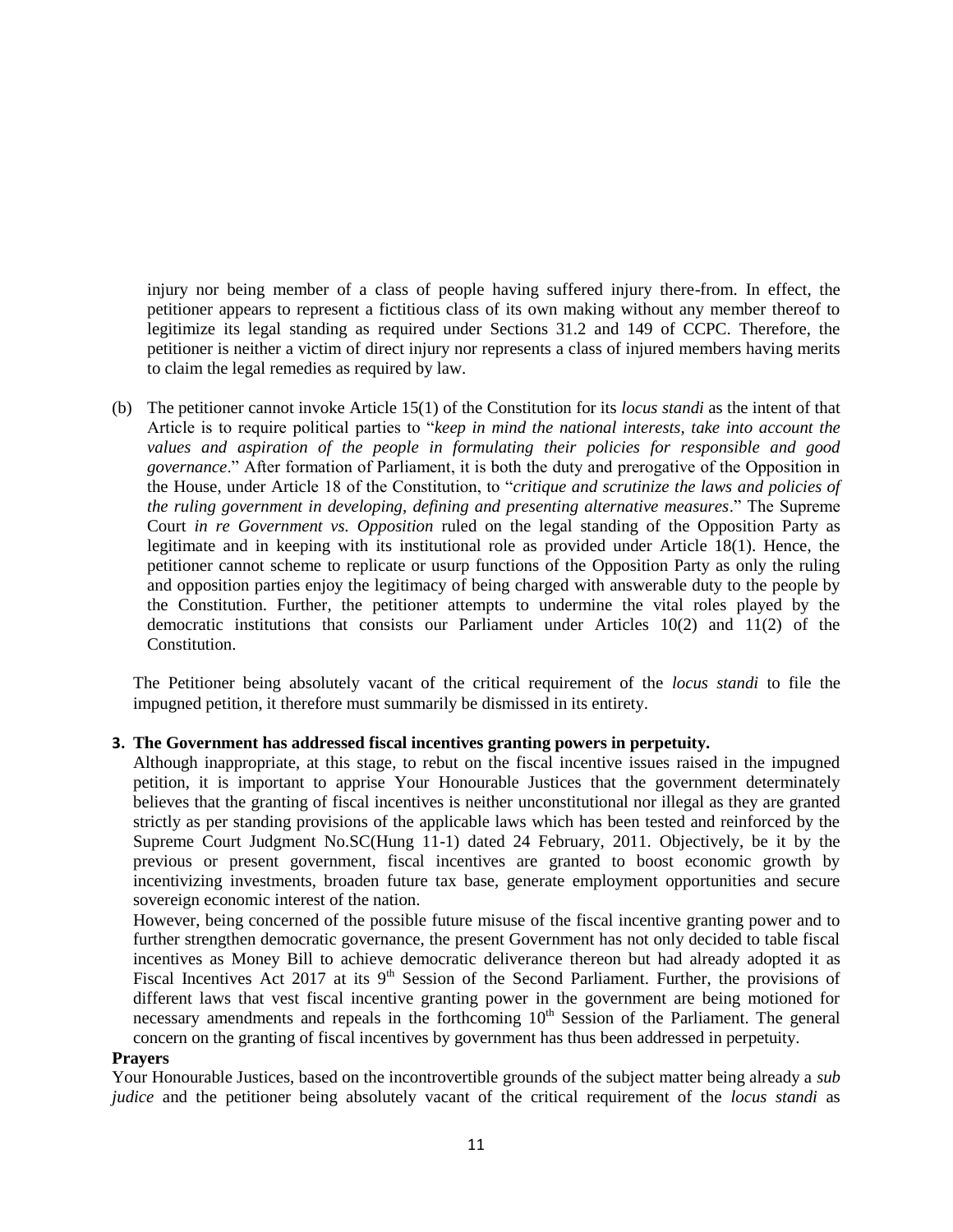submitted hereinabove, the Respondent submits that the admittance of the presently impugned petition by the Honourable Court could only aid in setting a constitutionally untoward precedence that incubates grave potency to not only paralyze the functioning of a legitimate and all-time law abiding government as that of the present Government, but it also attempts to open a floodgate for such cantankerous suits which, if not contained effectively in time, could lead to social disharmony, waste of precious state resources in responding to such dubious petitions and cause unjustifiable depletion to the precious public time of the Honourable court.

The responding Government therefore prays before this Honourable Court to:

- 1. Summarily dismiss the impugned petition at once, in its entirety, with cost in favor of the Respondent; and
- 2. Issue such order or orders as the Honourable Court may determine necessary and appropriate thereof the impugned petition."

Most respectfully submitted by:"

# **3. COURT FINDINGS:**

# **3.1. Issues related to the constitutionality of fiscal incentives whether** *sub judice* **and the jurisdictional competence of the High Court:**

3.1.1 The Respondent challenging the jurisdictional competence of the High Court submits that pursuant to the National Assembly resolution of the  $9<sup>th</sup>$  Session of the Second Parliament, the Government has petitioned His Majesty the Druk Gyalpo, vide petition dated  $16<sup>th</sup>$  August 2017, for consideration to invoke Article 21, Section 8 of the Constitution to obtain opinion of the Supreme Court on the issues of fiscal incentives granted till May 2017 by the present and previous governments.

The Respondent argues that Article 21, Sections 8 of the Constitution provides constitutional means to resolve legal matters of public importance through nonlitigious means and provides an exclusive advisory jurisdiction of the Supreme Court on the matters referred to it for its opinion. Hence, the original jurisdiction of the High Court stands in abeyance when the same subject matter is in pendency or under motion before the Supreme Court. Respondent further argues that in a democratic polity, it is important to adhere to the constitutional means to resolve democratic issues which the impugned petition has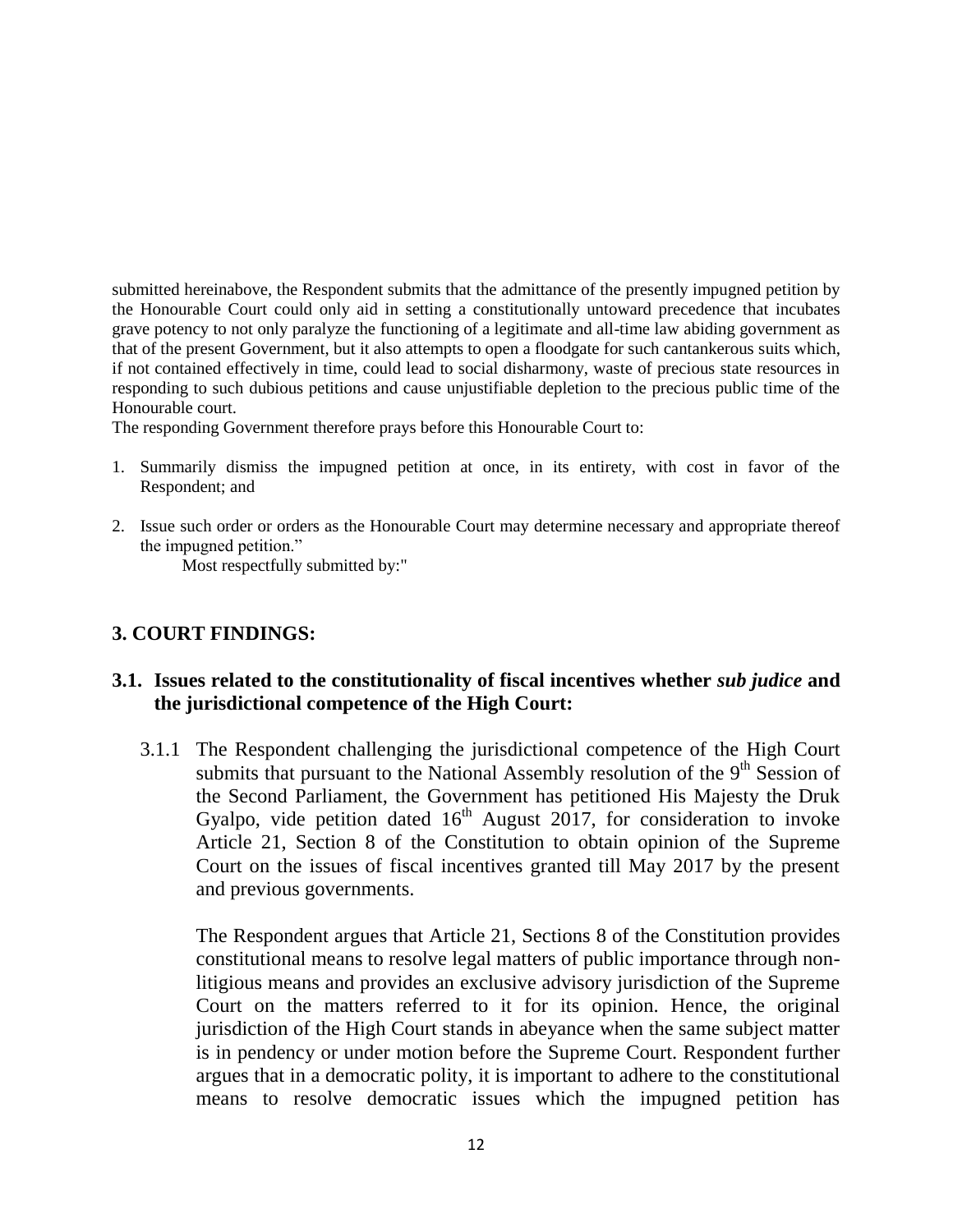disregarded by passing that democratic recourse provided by the cited Article of the Constitution. The supremacy of law under Sections 9, 10 and 11 of Article 1 and the appellate chain of courts under Sections 2, 3 and 7 of Article 21 of the Constitution are integral elements for the purpose of determining the pending petition for its dismissal.

The Respondent submits that it is not only inappropriate for the Honourable High Court to admit and maintain the impugned petition but it also must contemplate on itself contravening the very due course enshrined under Article 21, Section 8 of the Constitution that has been already motioned by the government before the impugned petition was filed. Since the issue is incontrovertibly a *sub judice* matter, the Respondent prays that the petition must be dismissed in its entirety.

- 3.1.2 The Petitioner by way of oral submission argues that the question of fiscal incentives issue being *Sub judice* does not arise as the Parliament or the Executive has no jurisdiction to Petition His Majesty the King invoking Article 21, Section 8 of the Constitution. This cited Article does not grant such powers to the Prime Minister except His Majesty the King to refer to the Supreme Court.
- 3.1.3 Based on the above submissions, the Court establishes that the Respondent relies its stand to consider the subject matter as *sub judice* since the issues related to fiscal incentives granted till May 2017 have been already petitioned to His Majesty the Druk Gyalpo to seek Supreme Court's advisory opinion pursuant to the National Assembly's resolution at its  $9<sup>th</sup>$  Session of the Second Parliament. The Court has been provided with exhibits supporting the argument. It is observed that the Constitutional design provides enough guarantees to solve both political and legal issues through various provisions cited in this Order. The Court as the last bastion to give the final interpretation on the provisions of laws and that the High Court being vested with original jurisdiction on constitutional matters exalts to interpret Article 2, Section 8 of the Constitution. Based on this premise, the Court determines as to whether the Parliament or the Government can invoke Article 21, Section 8 of the Constitution by petitioning to His Majesty to seek advisory jurisdiction of the Supreme Court.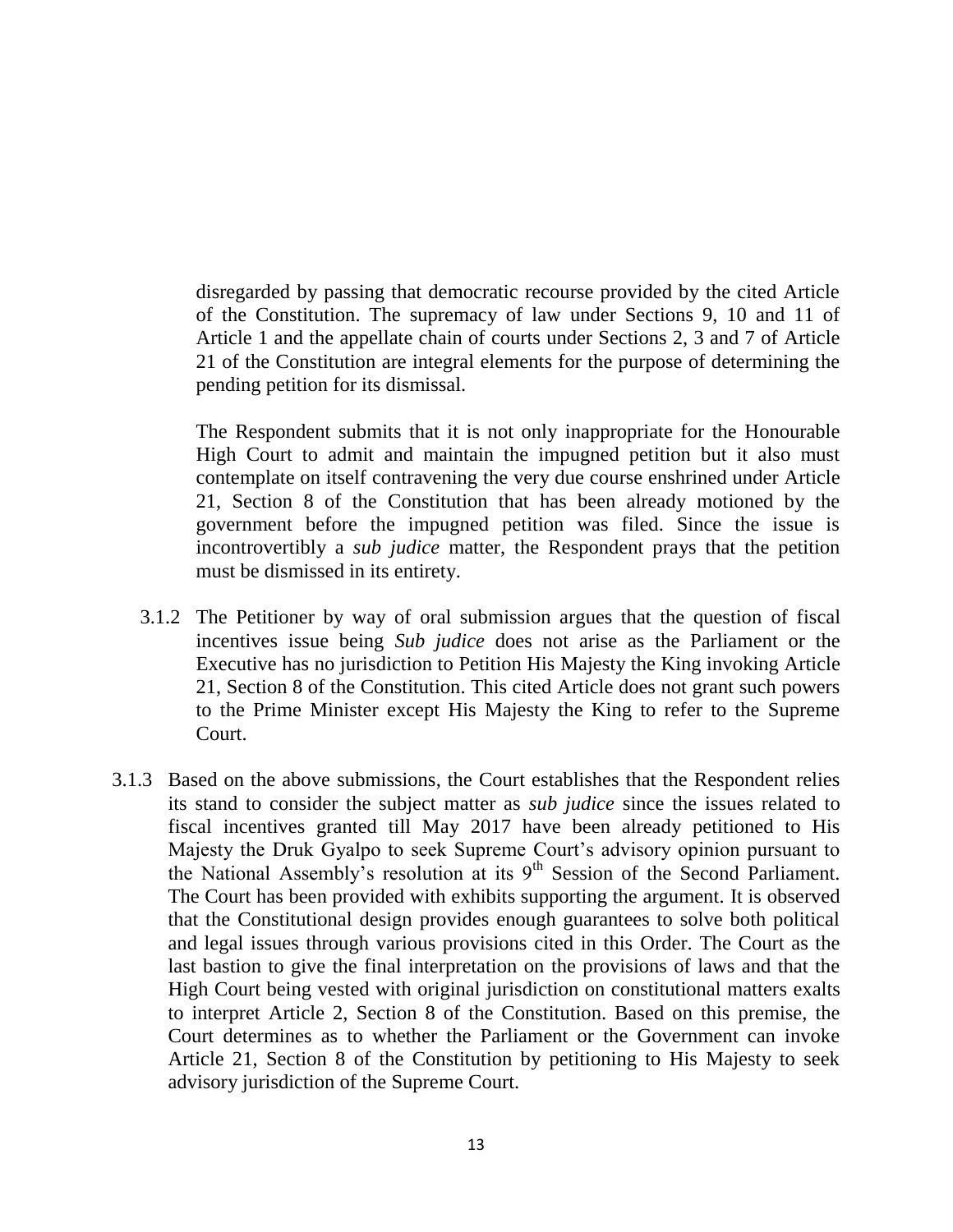Article 21, Section 8 states that:

*"Where a question of law or fact is of such a nature and of such public importance that it is expedient to obtain the opinion of the Supreme Court, the Druk Gyalpo may refer the question to the Supreme Court for its consideration, which shall hear the reference and submit its opinion to Him".* 

This provision provides explicit jurisdiction of the Supreme Court when referred to by His Majesty the Druk Gyalpo which, is also legally termed as an "abstract judicial review" or seeking an "advisory opinion" of the Supreme Court.

Similarly, *in Re: Government Vs. Opposition*, the Supreme Court ruled that:

"*Under the Constitution only His Majesty the King has been provided with the authority to command "abstract judicial review" as provided under Section 8 Article 21 of the Constitution…"* 

*"The Abstract Judicial Review provides a form of action to review the constitutionality of laws enacted by Parliament without it being a subject matter of a concrete proceeding. It allows for the broadest of reviews of a statute possible. The review takes place detached from any particular case and refers to the compatibility of the statute with the provisions of the Constitution. Therefore, no other individual or entity may request the Courts for an "abstract judicial review" except His Majesty the King*."

# **3.1.4 Having observed as above, the Court hereby rules that:**

(a) Bhutan has adopted a Parliamentary form of democracy as reflected under the provisions of Article 17 of the Constitution. Article 1, Section 2 of the Constitution states that, "*The form of Government shall be that of a Democratic Constitutional Monarchy*" which, emphatically expounds the defined constitutional structure of a democratic design with His Majesty as "*the Head of the State and the symbol of unity of the Kingdom and people of Bhutan*" reflected under Article 2, Section 1 of the Constitution. Hence, the roles of the Executive and Legislative functions can not be confused and under Article 21, Section 8 of the Constitution only His Majesty the King has the prerogative to seek advisory opinion from the Supreme Court.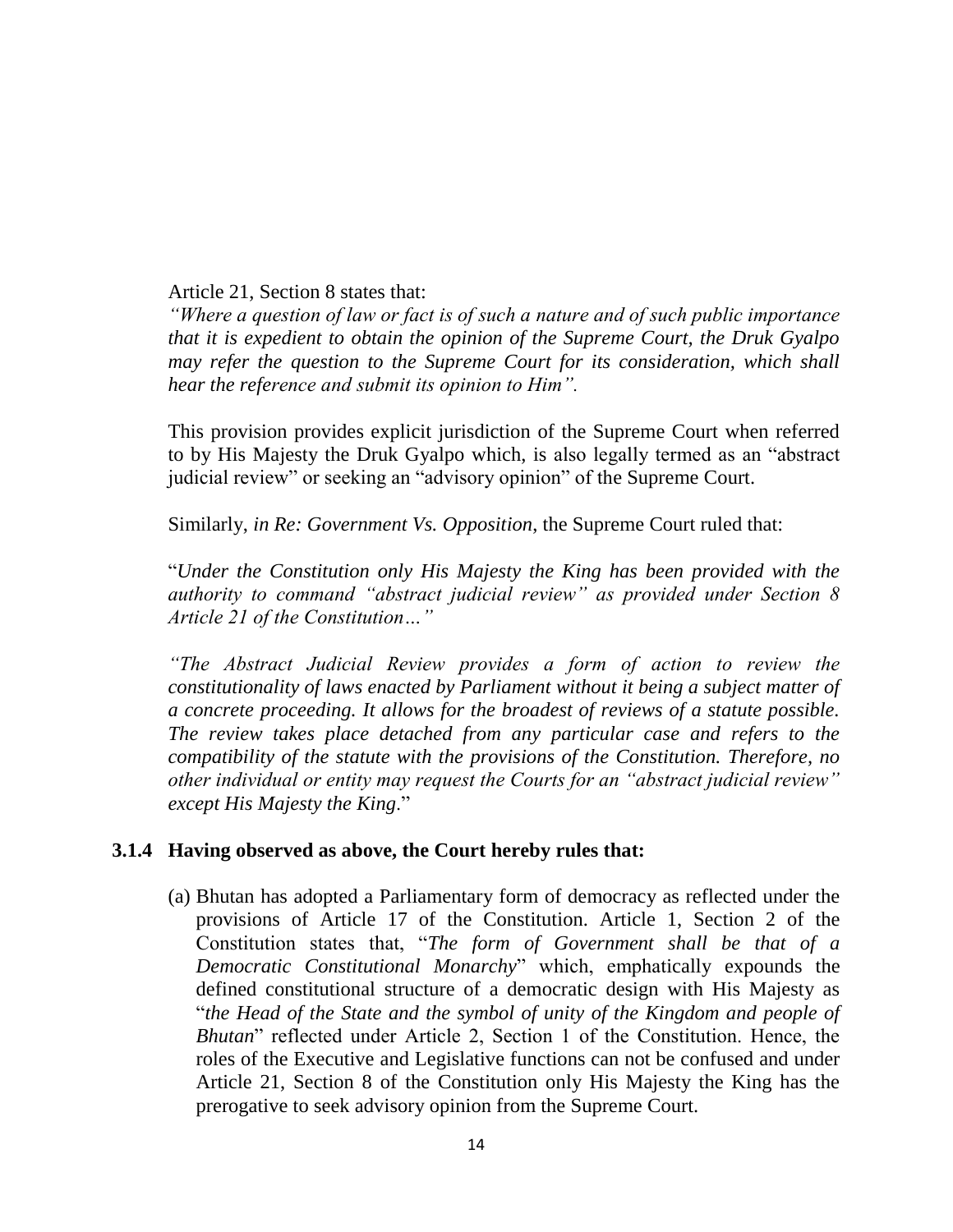- (b) The delineation of powers on law making and procedure established under Article 13 of the Constitution allows addressing legislative issues through legislative procedure while the power vested upon the Prime Minister and the Executive Government is clearly defined under Article 20 of the Constitution. The delineated function of a court is to answer questions of law or fact when properly raised before it in a dispute between the parties. However, Article 21, Section 8 confers an exceptional or particular jurisdiction also referred as "*consultative or advisory jurisdiction, on the Supreme Court to give its opinion on questions unconnected with a pending case."* For this purpose only His Majesty has the prerogative to refer to the Supreme Court a question of law or fact which in His opinion is of such a nature and of such public importance that it is expedient to obtain the opinion of the Supreme Court.
- (c) The power to obtain the opinion of the Supreme Court is bestowed upon the Head of the State. Therefore, "*the Prime Minister, as the head of Executive branch of the government and belonging to a political party, cannot obtain the opinion of the Supreme Court, as it would violate the cardinal principle of separation of powers.*"
- (d) Only His Majesty the King can command for such an "abstract judicial review" and that too if His Majesty may pleased be desired as per the decision of the Supreme Court *in re Opposition Vs Government*. Therefore, Article 21, Section 8 of the Constitution provides clear legislative intent that "abstract judicial review" from the Supreme Court can be referred only by His Majesty the King and for this His Majesty is not bound to act on the reference of the Prime Minister and for that any Government, be it present or future, shall not have jurisdiction to seek intervention of His Majesty the King under the said provisions of the Constitution. If the matter is in any way pending before the Supreme Court as alleged by the Respondent, the High Court's jurisdiction could have been ousted by way of invoking Article 21, Section 9 of the Constitution. Thus, the Respondent's claim that the fiscal incentives issue being *Sub judice* is hereby dismissed.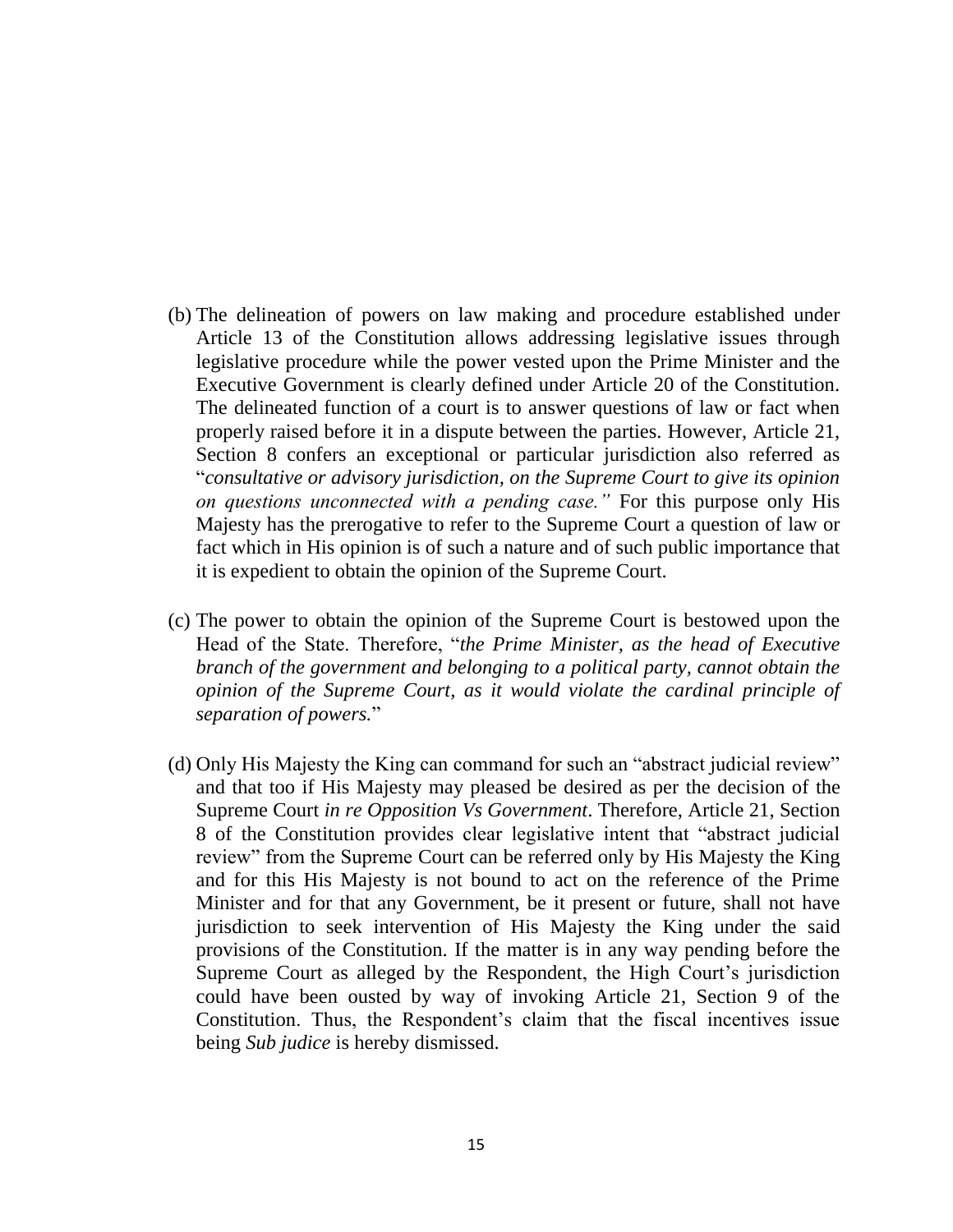## **4.2 Issues related to the** *Locus standi* **of DNT:**

4.2.1 The Petitioner's primacy on *locus standi* relies and invokes Article 15, Section 1 of the Constitution wherein it states that "*Political parties shall ensure that national interests prevail over all other interests and, for this purpose, shall provide choices based on the values and aspirations of the people for responsible and good governance*." The Petitioner submits that the party secured around 17% (percent) of the national votes and therefore, harmed those who relied upon the party and voted for. The Petitioner contests that the fiscal incentives in the form of tax holiday to some of the selective businesses posed burden on the consolidated fund as public money shall not be drawn from Consolidated Fund under Article 14, Section 3 of the Constitution and thereby caused injury to the nation as a whole. The Petitioner alleges that the Respondent has violated the constitutional procedure of passing a law under Article 14, Section 1 of the Constitution and Section 46(A) of the Public Finance (Amendment) Act, 2012.

The Petitioner argues that there is a concrete case of controversy accompanied by injury as provided by Section 32.1 and Section 149 of CCPC. The Petitioner further submits that Article 7, Section 23 and Article 21, Section 18 of the Constitution vest with jurisdiction even for an individual person and that the phrase, "every person" in agreement with the universally accepted legal definition is understood as both Natural person and Juristic person, and DNT as a registered political Party under section 140 of the Election Act with hundreds of members and the support of many thousands more, is a Juristic Person in the eyes of law. The Petitioner argues that DNT as a registered political party is a legal entity and hence, have irrevocable jurisdiction to petition and argues that the alteration of tax by the present Government unambiguously tantamount to deliberate breach of Article 13 and Article 14, Section 1 of the Constitution. For this reasons the Petitioner submits that it is undoubtedly within the ambit of the matter arising out of the Constitution and prays to issue such order or directions under Article 21, Section 10 of the Constitution and hold the Respondent's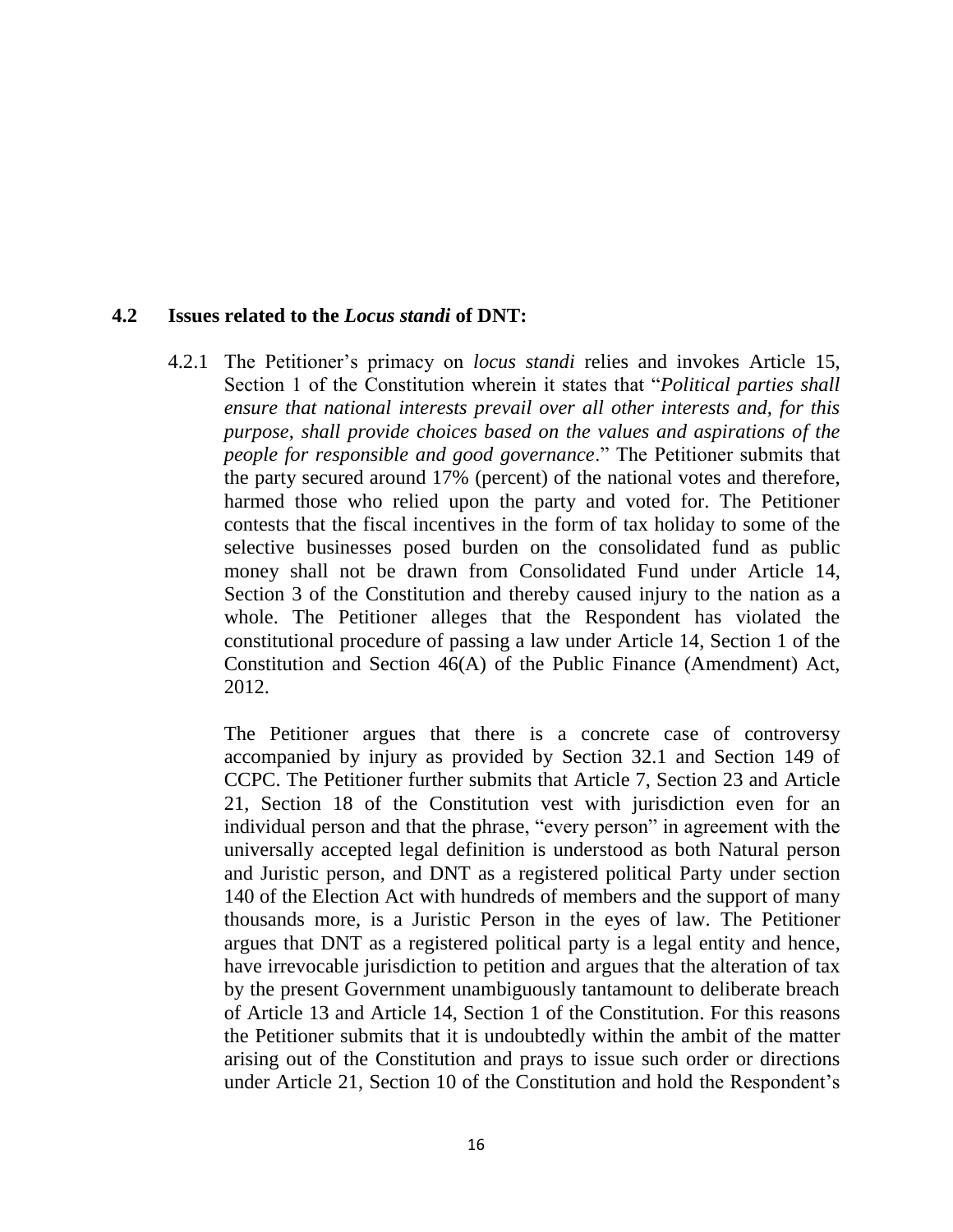action *ultra virus* and bias by granting fiscal incentives to selective business through reduction or waiver of taxes.

4.2.2 The Respondent argues that the Petitioner has no *locus standi* to file the impugned petition before the Court. Article 21, Section 18 of the Constitution vests in every person the right to approach courts in the matter arising out of the Constitution or other laws. However, that right is subject to Article 7, Section 23 of the Constitution which provides that, "*a person can approach a court of law subject to the procedure established by law*." Hence, accordingly, Section 31.2 of the CCPC prescribes procedural precondition for a person to have "*legal standing*" to file a petition which must "*involve a concrete case or controversy*". If the petition is a class action suit under Section 149 of CCPC, there must be a large number of individuals whose interests are closely related, and the petitioner not only has to represent interest of those members but must also be aggrieved or be an injured member of that class of people. It is thus critically relevant for the Honourable Court to consider whether the petitioner or the class of people the petitioner purports to represent have, in fact, suffered from any nature of injury caused by the fiscal incentives granted thus far by different governments.

The Respondent further argues that after the formation of Parliament, it is both the duty and prerogative of the Opposition in the House, under Article 18 of the Constitution, to "*critique and scrutinize the laws and policies of the ruling government in developing, defining and presenting alternative measures*." The Supreme Court *in Re Government vs. Opposition* ruled on the legal standing of the Opposition Party as legitimate and in keeping with its institutional role as provided under Article 18, Section 1 of the Constitution. Hence, the petitioner in this case cannot scheme to replicate or usurp functions of the Opposition Party as only the ruling and opposition party enjoy the legitimacy of being charged with answerable duty to the people by the Constitution and that the Petitioner attempts to undermine the vital roles played by the democratic institutions that consist of Parliament under Article 10, Sections 2 and 11 of the Constitution.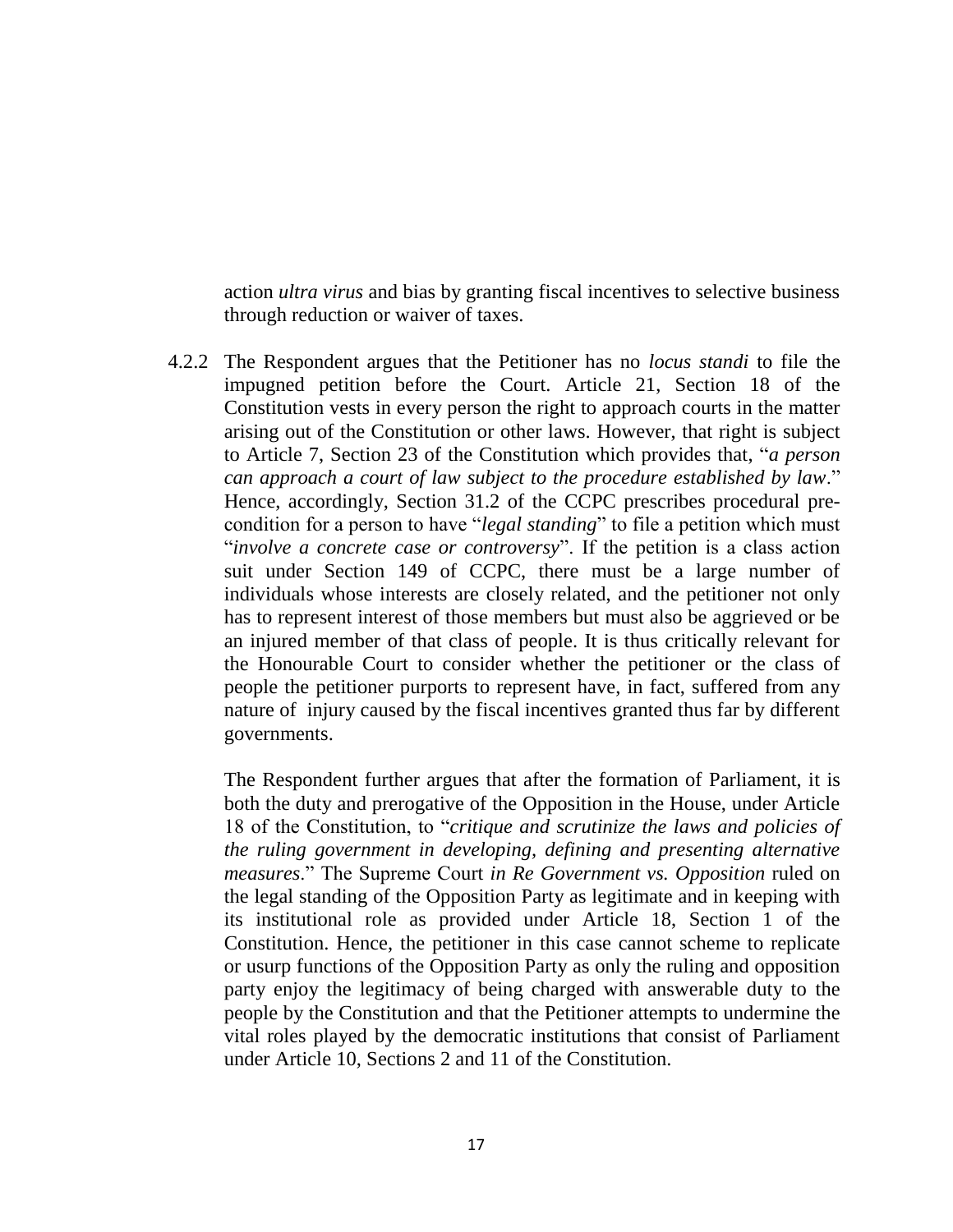### **4.2.3 Based on the above submissions of the parties, the Court observes that:**

- (i) The primary round of election under Article 15, Sections 5, 6  $\&$  7 of the Constitution is founded on the principles of multiparty democracy and provides unrestricted numbers of political parties so long as they are formed and registered within the ambit of the Constitution and the Electoral laws. Based on these principles of multiparty democracy, the primary round of election is held to determine the two highest ranked political parties, which will then be entitled to contest the General Election to form the government as per Article 15, Section 8 of the Constitution. This means that during the primary round of election, all the political parties will campaign and contest nationwide with equal opportunity, and with the objective to win maximum votes or to place them among the top two political parties. It further provides for an opportunity to every candidate and political party to have a common, equal and level playing field.
- (ii) The Constitution further provides a political system which ensures a platform for participatory democracy, political wellbeing and stability of the country, which will ensure peace, progress and justice; and that the basis of government is expressed through periodic election by the general will of the people for a tenure of five years under Article 23, Section 1 of the Constitution. Such election is to be periodically conducted after every five-year term as reflected under Article 10 Section 24 of the Constitution. Hence, the primary round of election is a constitutional design for automatic elimination of all other political parties which could not secure the top two places to contest in the General Election. However, these political parties eliminated in the primary round of election may continue to subsist as a registered political party with renewed focus, plans and program to contest in the next round of primary and general elections. Article 15, Section 1 of the Constitution provides "*choices*" of political parties during the election to the people and to mandate political parties to ensure that national interests prevail over all other interests while providing 'choices based' on the values and aspirations of the voters for responsible and good governance if elected to the Ruling or the Opposition. Hence, the role of other political parties (other than ruling and opposition) is confined during the period of election and once the two political parties, based on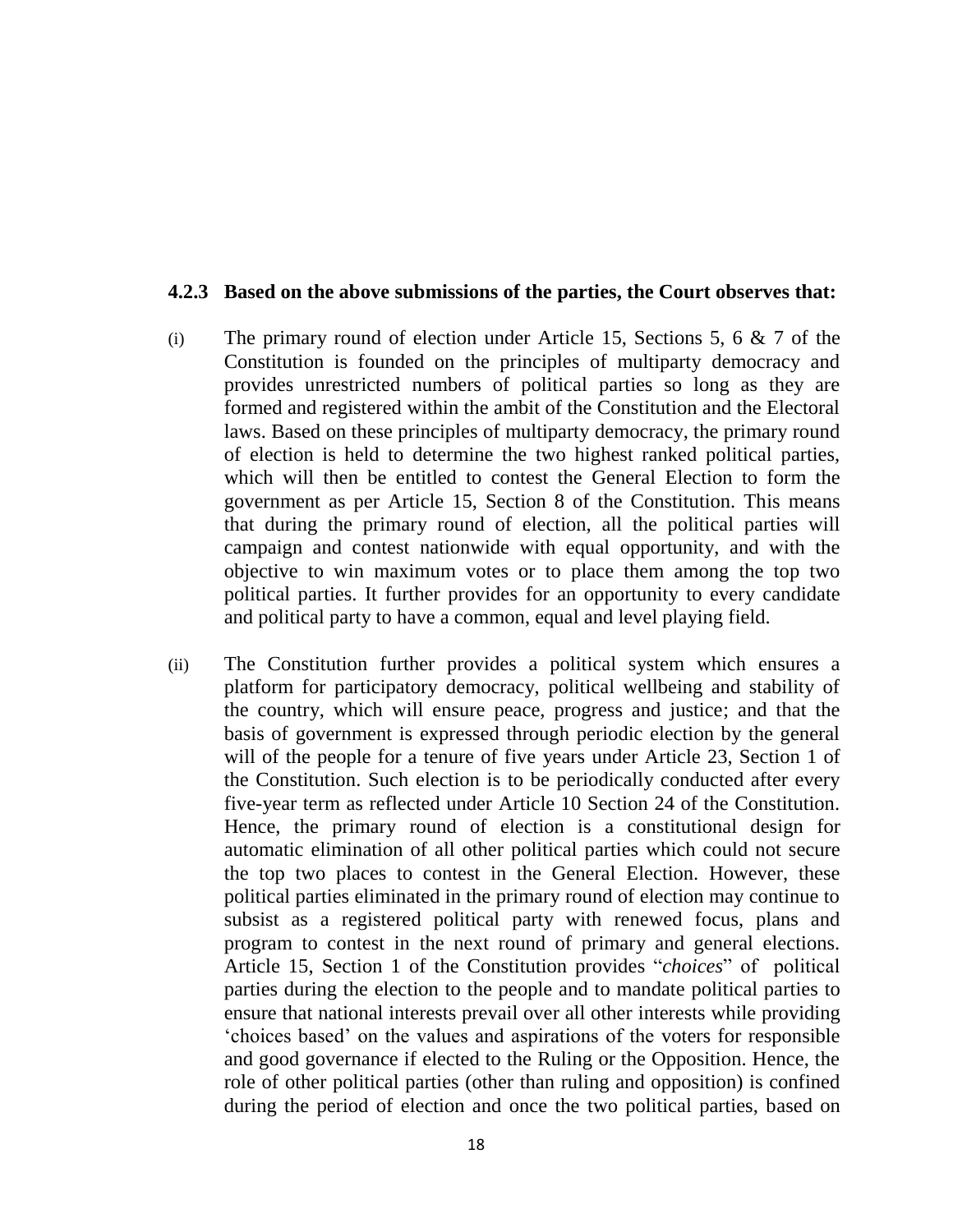people's choice, become the Ruling or Opposition, they solely become answerable to the people.

Therefore, the submission of the Petitioner that they are answerable to the voters who had voted in the primary round of election become indirect and remotely connected as the mandate of the government is based "on popular sovereignty". For these reasons the government of the day is answerable for action or inaction of any policies or political decisions that they make but subject to the powers limited by Constitution and the critical roles of the Opposition Party which are constitutionally assigned during the tenure of the Government under Article 18 of the Constitution. This specific role of the Opposition Party was clearly spelt in the First Constitutional case *in Re Government vs. Opposition* and the jurisdiction to file a Constitutional case that:

"..*The Opposition Party has an institutional role to ensure constitutionality and perform important political and public function. The involvement of the Opposition Party in filing cases as a last resort contributes positively to the development of democracy as it helps to clarify issues and encourages political debate and deliberation – providing a source of information to the general public. The Opposition Party has the obligation and the constitutional duty to ensure that the ruling party functions in accordance with the provisions of the Constitution. Moreover, the members of the Opposition Party have the right to vote on any issue that is discussed and required to be passed in the National Assembly."* 

*"Furthermore, in a representative democracy, existence of an Opposition Party and public participation is the cornerstone of the system. It is a bedrock principle that connects government to the governed. It legitimizes the system and helps to make government accountable. Participation by the public and the Opposition Party in government is a creed by which a democratic nation lives. Nevertheless, participation must be authorized and encouraged by*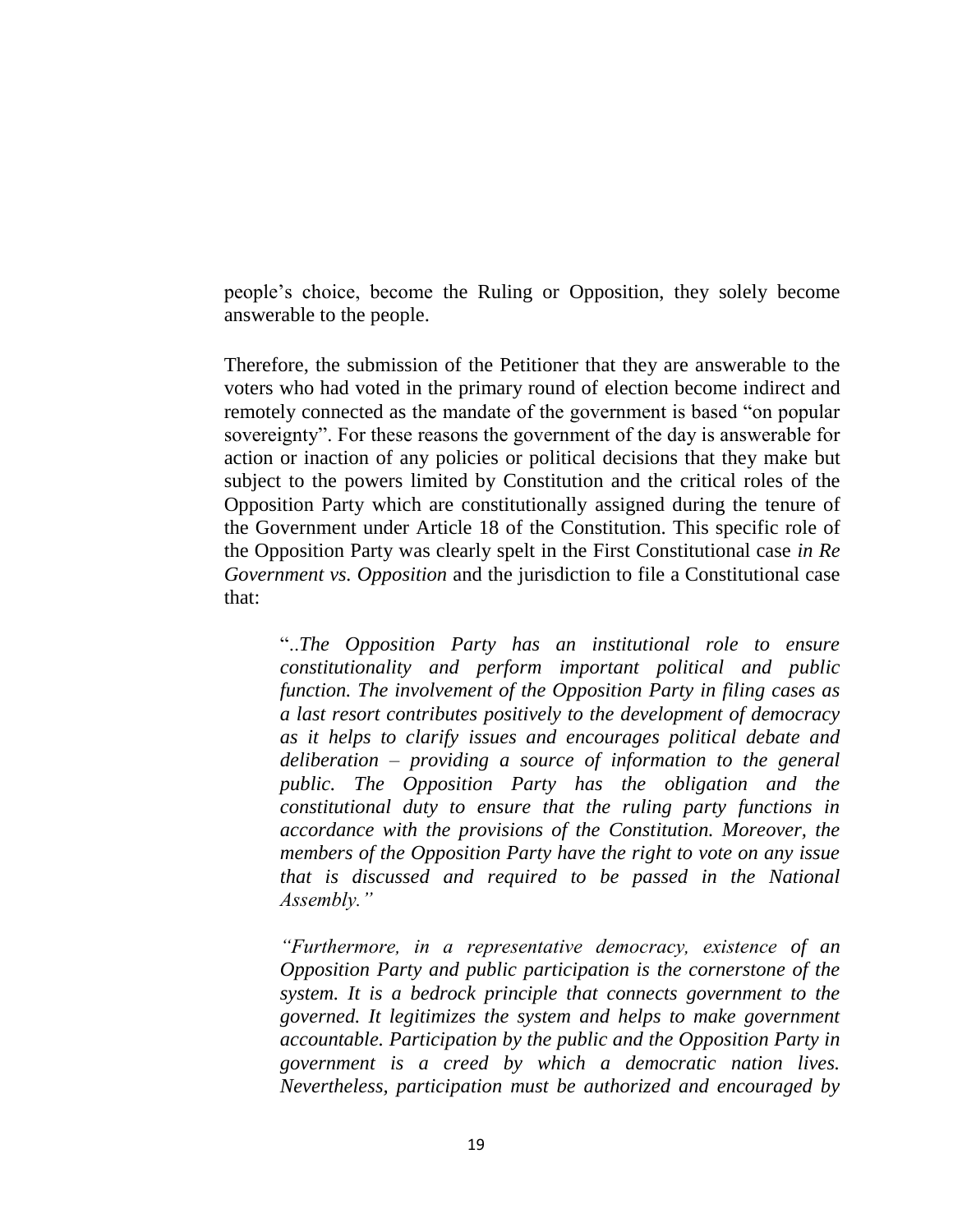*procedures and forms at every level of every branch of our government. Filing of petition against the Government by the Opposition Party and individuals who have locus standi and a concrete case or controversy must be allowed. Preventing the Opposition Party or an individual from engaging in petitioning activities must be deemed to be antithetical to the principles of constitutional democracy*…"

## **4.2.4 Thus, the Court hereby rules that:**

- (i) The Petitioner has no jurisdiction to file a Constitutional Writ as the Petitioner is not a party who is directly harmed or has the right to invoke 'class action suit' as per Section 149 of the CCPC, and declares the lack of '*locus standi'* or *legal standing"* as per Section 31.2 of the CCPC. Under these provisions, only a person or class of individuals, whose rights are directly affected or who suffered an actual injury has the legal standing to sue;
- (ii) The Petitioner's invocation of 'legal standing' based on Article 21, Section 18 and Article 7, Section 23 of the Constitution is not tenable. The Supreme Court *in Re Government vs. Opposition* ruled that "…*Filing of petition against the Government by the Opposition Party and individuals who have locus standi and a concrete case or controversy must be allowed*." To uphold the binding precedent, the petition must be directly filed by those individuals who are directly affected and not by the political parties who are outside the purview of the Parliament;
- (iii) The Parliamentary remedial measures have already been taken to consider any fiscal incentives to be introduced as Money Bill and other related measures to rectify the concern and the controversy related to fiscal incentives granted thus far by way of the amendment of Sales Tax, Customs and Excise Act, 2000, Income Tax Act, 2001 and other relevant Acts. In this regards, the Court cautions that any Money Bill particularly granting fiscal incentives that stretches over longer period extending beyond the term of the Government, may be cautiously vetted based on the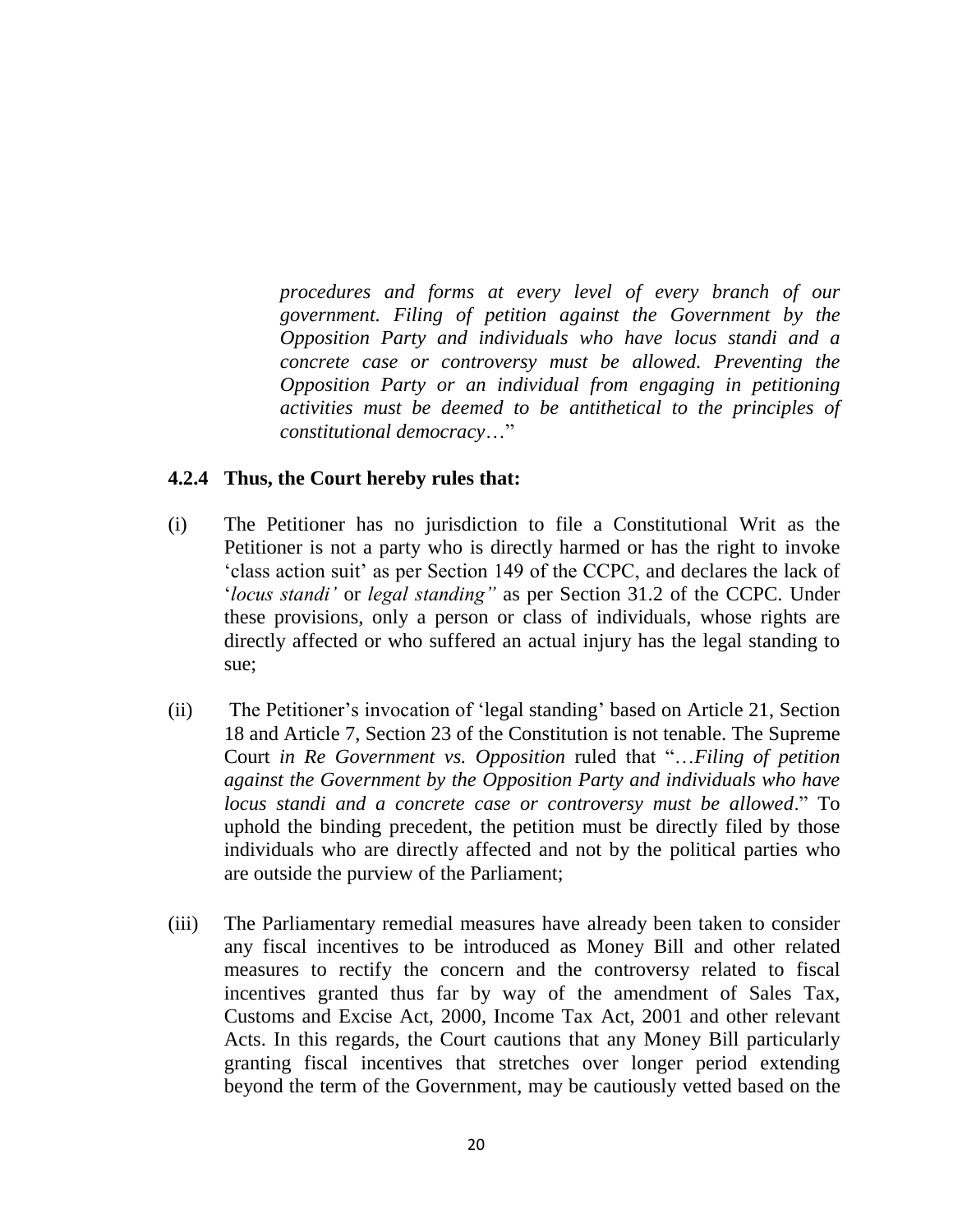intended mandate of a particular government elected through periodic election for a fixed term of Five Years. The Court observes that any fiscal incentives be based on the "Principles of State Policy" enshrined under Article 9, Sections 7, 8, 9 and 10 of the Constitution and governments must endeavourer to promote such principles enshrined as such:

### Section 7:

*"The State shall endeavour to develop and execute policies to minimize inequalities of income, concentration of wealth, and promote equitable distribution of public facilities among individuals and people living in different parts of the Kingdom."*

## *Section 8:*

*"The State shall endeavour to ensure that all the Dzongkhags are treated with equity on the basis of different needs so that the allocation of national resources results in comparable socioeconomic development."*

### Section 9:

*"The State shall endeavour to achieve economic self-reliance and promote open and progressive economy."*

## Section 10:

*"The State shall encourage and foster private sector development through fair market competition and prevent commercial monopolies."*

- (iv) The political and constitutional mandate of a particular government is term based and therefore, the Court observes that any past fiscal incentives or schemes should be subject to review, if necessary, by the succeeding Government and subsequently ratified by the Parliament through amendment or by way of introducing a new Money Bill on those past fiscal incentives; and
- (v) It is the vision of our Monarchs that the Constitutional basis of the system is the one wherein the democracy functions under the Constitution for many years to come. Therefore, in the words of His Majesty, the democratic system should be subject to constant evaluation, nurturing and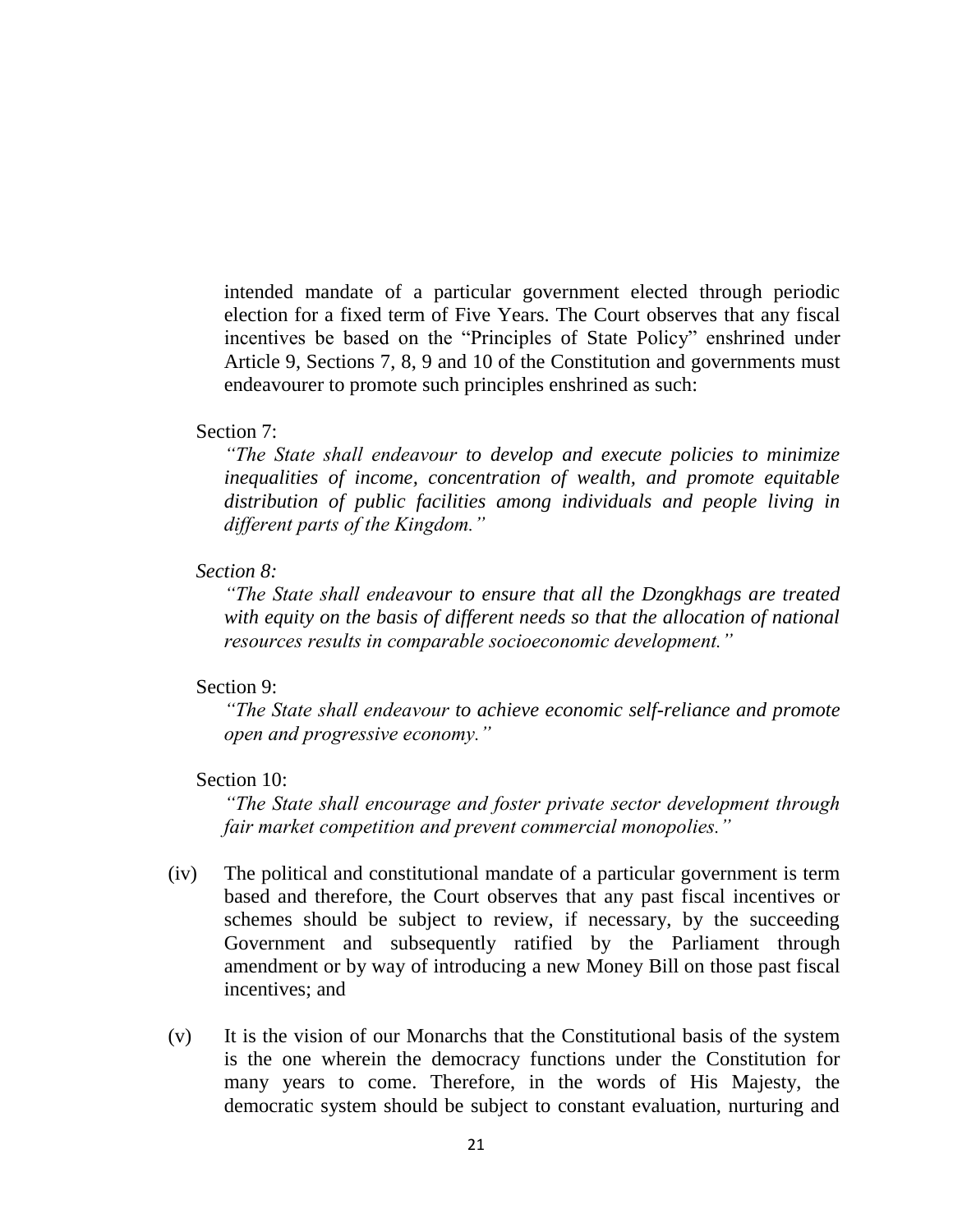finding solutions to issues through consensus, engaging the collective wisdom of Parliament and other relevant institutions for which the court's intervention should be the last resort.

# **5. COURT ORDER:**

- 5.1 The Court granted full opportunity to the parties to make their submissions by way of written depositions (as provided in this order), documents on record, and the oral arguments. All their submissions were given most careful consideration.
- 5.2 The Court after considering the merits of the petition in particular, reference to the Petitioner seeking the constitutional writ, the prayer for issuance of such ruling or appropriate order against the Respondent was heard exhaustively. The DNT was represented by their two learned counsels and the Government was represented by learned Attorney General and Deputy Attorney General.
- 5.3 Having established without prejudice, the Court hereby dismisses the petition as per section 32.1 (c) of the Civil and Criminal Procedure Code on the grounds and reasons cited in this Order and holds non-justiciable to uphold the prayers for the lack of the Petitioner's *locus standi* and the Respondent's argument that subject matter is *sub judice* is unequivocally dismissed.